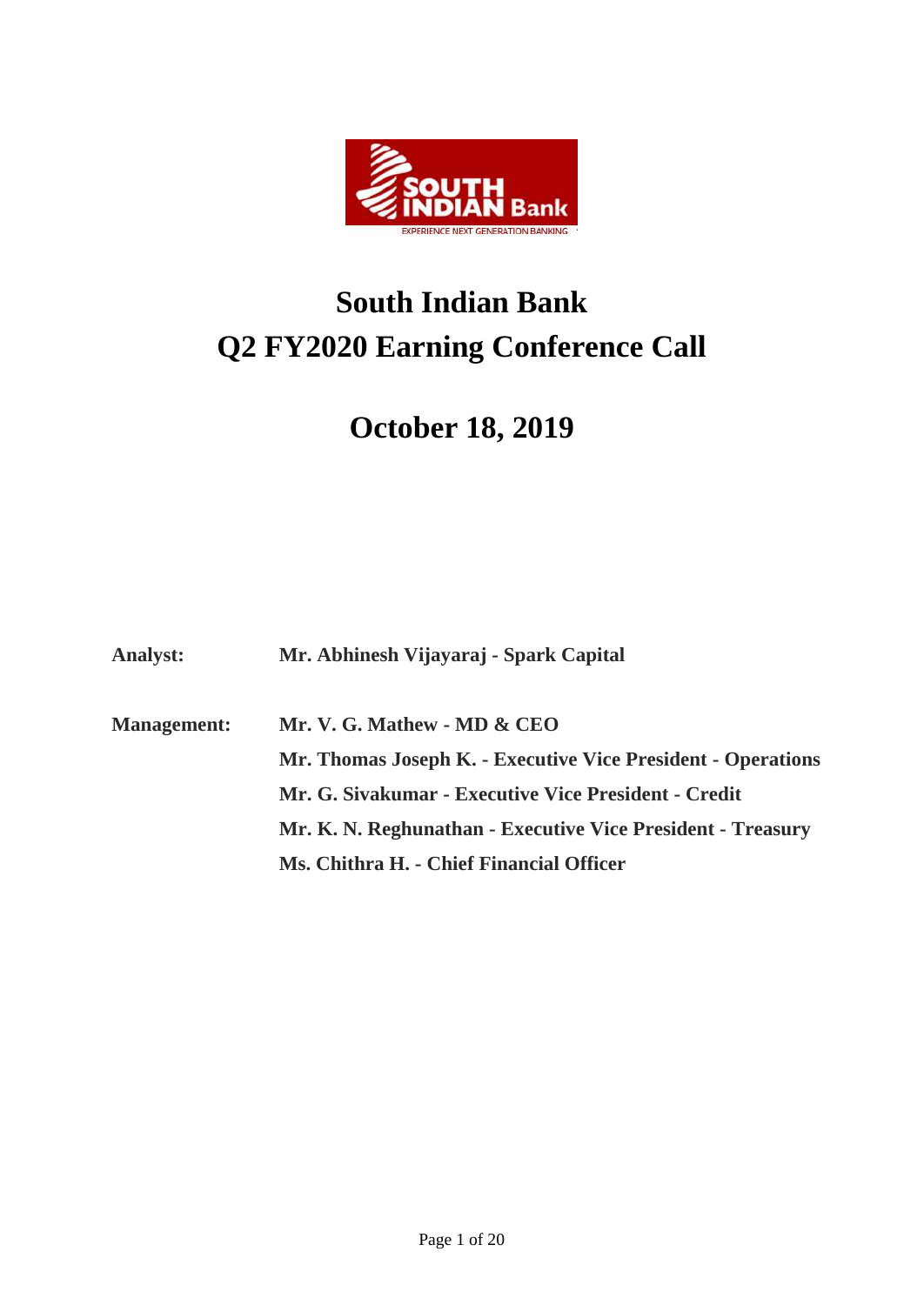

**Moderator**: Good morning, ladies and gentlemen. Welcome to the South Indian Bank Q2 FY2020 Earnings Conference Call, hosted by Spark Capital Advisors Private limited. As a reminder, all participant lines will be in the listen-only mode and there will be an opportunity for you to ask questions after the presentation concludes. Should you need assistance during the conference call, please signal the operator by pressing "\*" then "0" on your touchtone phone. Please note that this conference is being recorded. I will now hand the conference over to Mr. Abhinesh Vijayaraj from Spark Capital Advisors India Private Limited. Thank you, and over to you Sir!

- **Abhinesh Vijayaraj:** Thank you, Lizann. Good morning, everyone. On behalf of Spark Capital, I welcome you to the Q2 FY2020 earnings call of South Indian Bank. We have with us today the management team of South Indian Bank represented by the MD and CEO, Mr. V. G. Mathew; EVP Operations, Mr. Thomas Joseph; EVP Credit, Mr. Sivakumar; EVP Treasury, Mr. Reghunathan; and CFO, Ms. Chithra. I now request Mr. Mathew to take us through the highlights of the quarter gone by, after which we will open the floor for questions. Over to you, Sir!
- **V. G. Mathew:** Thank you. A very good morning to all and thank you for joining us for our Q2 FY20 earnings conference call. We are joined by Mr. Thomas Joseph, EVP - Operations; Mr. G. Sivakumar, EVP - Credit; Mr. Reghunathan, EVP - Treasury as well as CFO, Ms. Chithra.

Let me take you through the key highlights of the operation and financial performance for this quarter. I am happy to state that the bank's performance in Q2 FY20 continues to be robust. The profit after tax rose from Rs. 70 Crores in Q2 FY19 to Rs. 84 Crores in this quarter, an increase of 20%.

As part of our stated strategy, we continue to expand our non-corporate portfolio, particularly in the segments of retail, MSME and Agri loans. We have also achieved a significant increase in the non-interest income, which contributed 30% of the total income. As on September 30, 2019, the total business of the bank stood at Rs. 1,46,857 Crores, an increase of 11%. Advances grew by 11% to Rs. 63,920 Crores, driven by continued robust growth in retail, MSME and Agri loan segments, while the corporate loan portfolio declined.

Retail loans grew by 20%, primarily driven by increase in our desired retail segments such as mortgages, auto loans and gold loans. Our data mining and analytics initiatives have rendered very encouraging results in increasing product per customer. We hired experienced employees in the last financial year towards this initiative, resulting in the overall growth in focus segments.

In tune with our strategy, the share of corporate loans declined from 35% as on September 2018 to 31% as of September 2019. We expect our overall advances to grow by 15% by the end of the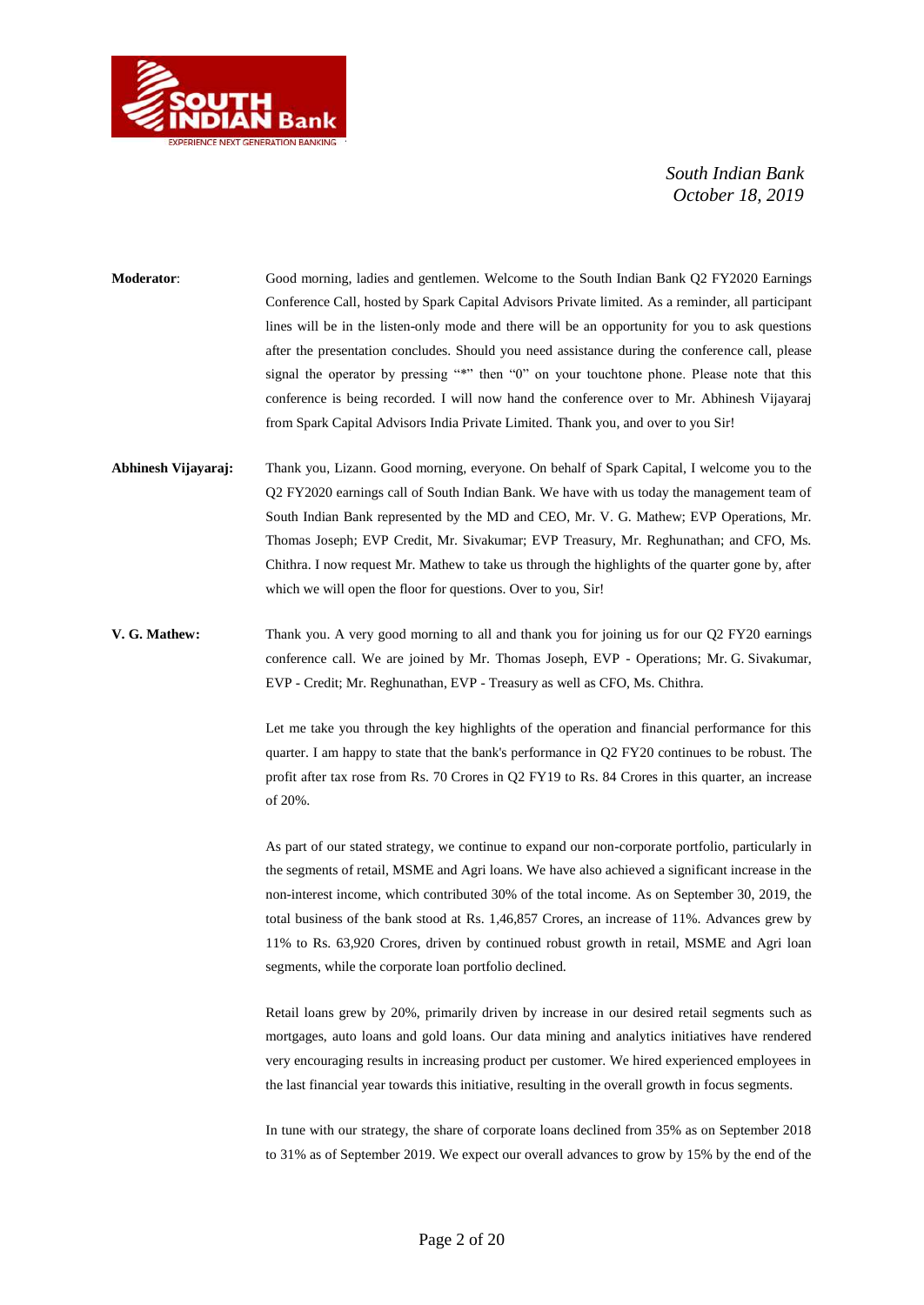

current financial year. Deposits, excluding CDs, rose by 17% to Rs. 79,430 Crores. CASA deposits increased by 12% to Rs. 20,614 Crores. CASA ratio rose to 24.9% of the total deposits.

Our investment book rose by 13% to Rs. 20,972 Crores of which HTM category contributed Rs. 16,680 Crores while AFS contributed Rs. 4,292 Crores.

Gross NPA ratio improved to 4.92% as on September 2019 as against 4.96% as on June 2019. Net NPA ratio stood at 3.48%, a marginal increase of 7 basis points over June 2019.

Net interest income for the quarter stood at Rs. 584 Crores, registering a growth of 15%. Net interest margin was 2.69% in the quarter as against 2.61% in Q2 FY19. Other income for the quarter increased by 58% to Rs. 249 Crores. Our core transaction fees rose by 11% to Rs. 57 Crores, while treasury income increased from Rs. 13 Crores to Rs. 83 Crores.

We have already entered into multiple distribution tie-ups with leading insurance companies and are seeing strong traction in third-party sales. As we continue to expand retail and MSME verticals, we expect better momentum in the transaction fee and third-party income in the coming quarters.

Operating profit for the quarter was Rs. 411 Crores as against Rs. 310 Crores in Q2 FY19, an increase of 33%, driven by higher income and better cost efficiency. In Q2 FY20, the business per employee rose by 14% while business per branch rose by 11%. The cost-to-income ratio improved from 53.4% to 50.6% in Q2 FY20. We expect the improvement in the Opex ratio to continue as we gain from operating leverage from our centralized operations, higher fee income and increasing productivity from existing branches.

Overall provisions increased by 50% to Rs. 306 Crores in Q2 FY20. These provisions included loan-loss provisions of Rs. 285 Crores. The provision coverage ratio stood at 48.1% as on September 2019 as against 45.1% as of June 2019.

In Q2 FY20, gross slippages amounted to Rs. 418 Crores, out of which Rs. 238 Crores was contributed by a single account from the textile sector. We had given a guidance of Rs. 1,000 Crores for the full year, out of which Rs.658 Crores have crystallized in the six months ended September 30, 2019. We expect additional slippages of not more than Rs. 500 Crores in H2 FY20.

We have been mentioning a few accounts which have seen stress and in which various resolution options are being explored or finalized. One is an HFC with exposure of Rs. 114 Crores; second is the real estate focused NBFC where our exposure is Rs. 68 Crores; another is a fitness-related company with exposure of Rs. 75 Crores; and the last one is in the irrigation sector with exposure of Rs. 50 Crores.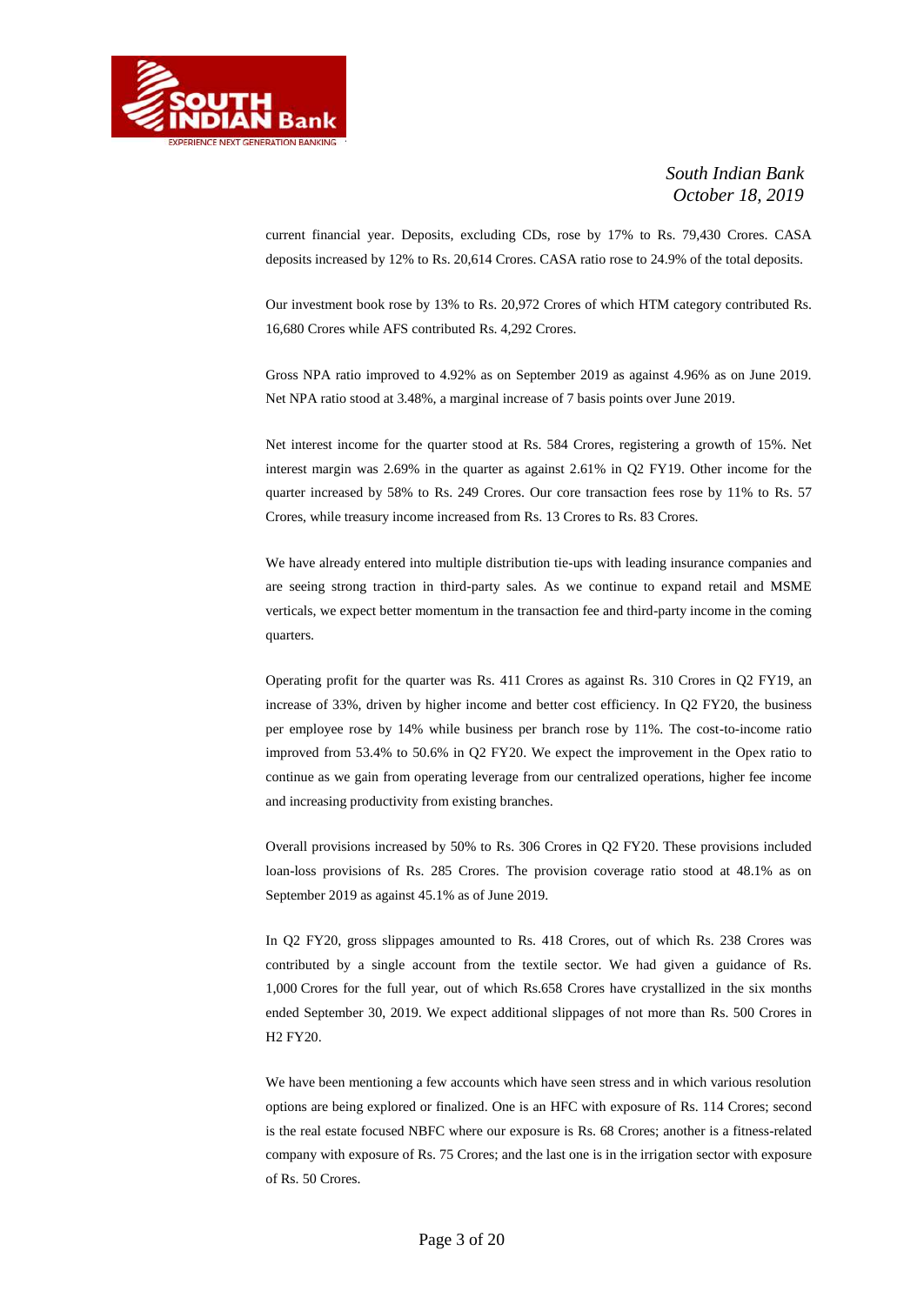

Our overall capital adequacy stands at 12.1%, while the core CRAR is at 9.6%. Including profits of the current year, core CRAR is at 9.9%. The bank has a wide geographical presence with 870 branches, 52 extension counters and nearly 1,400 ATMs.

To summarize, the bank continues its steady progress towards strong business growth with the focus areas, favorable loan mix and improved asset quality. We expect that this will enable us to deliver higher profits in the coming quarters. With this, we open the floor for questions.

**Moderator:** Thank you. Ladies and gentlemen, we will now begin the question and answer session. The first question is from the line of Jay Mundra from B&K Securities. Please go ahead.

- **Jay Mundra:** Hi Sir good morning and thanks for the opportunity. Sir, first question is on the slippages this quarter wherein you mentioned Rs. 238 Crores is from a single account. But if I recollect, in last quarter interaction you had said that there is no account which is above Rs. 100 Crores, which is in SMA-1 or SMA-2 category. So just wanted to understand your thought process on this. And I believe this textile account is not a new stress, this was in stress for the last six months at least, if not more than that.
- **V. G. Mathew:** We are not looking at it that way because this was a project implementation. The project implementation itself is not over as yet. And there are 10,000 people working in the company and it has got a good turnover. And on that basis, we have gone ahead. And the moment we found that there is an issue, we have declared it as NPA and then moved ahead.
- **Jay Mundra:** Okay. And Sir, this four stress account that you just highlighted, if I just total them up, that is around Rs. 300 Crores. And most of them will actually slip, there is no hope, I believe. So when you say for the next half, you are saying the slippages of Rs. 500 Crores. This is Rs. 500 Crores over and above this Rs. 300 Crores? Or this Rs. 500 Crores includes these Rs. 300 Crores?
- **V. G. Mathew:** Yes. In the first place we may not look at Rs. 300 Crores. Chances are very, very strong at least for one or two of them to avoid falling into an NPA category. There may be resolutions which are working out without slipping into NPA. There could be management change; there could be significant infusion of external fund. So, that is a different calculation. We have done that exercise and we are of the view that Rs. 500 Crores is enough for the next two quarters and that number is also reckoning this into consideration.
- **Jay Mundra:** Sure, Sir and Sir, have you signed any ICA apart from these four names that you just mentioned? Or HFC, you must have signed, real estate and fitness and irrigation, have the ICA been signed or just want to understand.
- **V. G. Mathew:** Some of the cases, yes already signed. Other cases, it is in progress, I think it will get signed very shortly. Or it will slip either way, but in the case of HFC, etc., it is already signed, yes.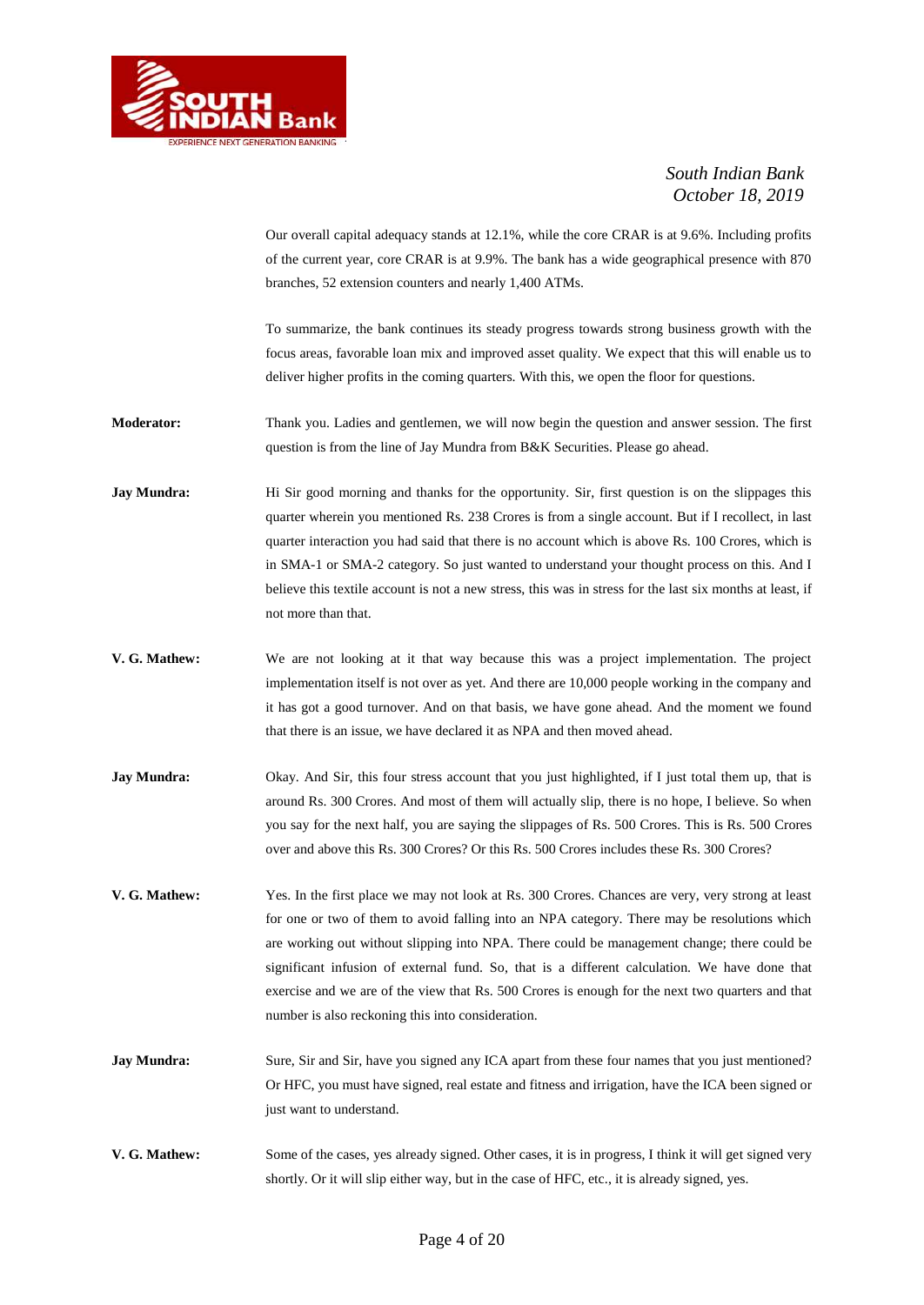

| <b>Jay Mundra:</b>    | Sure, Sir. And just last two data keeping questions, Sir. First is RWA number and what is our<br>repo rate linked home loan?                                                                                                                                                                                                                                                                                                                                                                                   |
|-----------------------|----------------------------------------------------------------------------------------------------------------------------------------------------------------------------------------------------------------------------------------------------------------------------------------------------------------------------------------------------------------------------------------------------------------------------------------------------------------------------------------------------------------|
| V. G. Mathew:         | Repo rate. Yes, actually repo rate was implemented from October 1, 2019 only. So as of now the<br>exposure with repo-rate linked loans is very, very minuscule, just started off. We expect that<br>going forward maybe around Rs. 1,000 Crores per quarter will be under EBR.                                                                                                                                                                                                                                 |
| <b>Jay Mundra:</b>    | Sure, Sir. And this RWA number?                                                                                                                                                                                                                                                                                                                                                                                                                                                                                |
| H. Chithra:           | 53,000.                                                                                                                                                                                                                                                                                                                                                                                                                                                                                                        |
| Jai Mundra:           | Thank you, madam.                                                                                                                                                                                                                                                                                                                                                                                                                                                                                              |
| <b>Moderator:</b>     | Thank you. The next question is from the line of Rohan Mandora from Equirus Securities. Please<br>go ahead.                                                                                                                                                                                                                                                                                                                                                                                                    |
| <b>Rohan Mandora:</b> | Good morning. Thanks for the opportunity. Sir, wanted to understand like how are we seeing the<br>recovery outlook and the overall outstanding NPA that we are having? Anything that we should<br>budget in for the second half of the year or maybe early next year?                                                                                                                                                                                                                                          |
| V. G. Mathew:         | No, we do have the guidance of Rs. 500 Crores to Rs. 600 Crores for the full year. We have done<br>about Rs. 200 crores so far, and the remaining almost Rs. 400 Crores will be done in the next two<br>quarters because significant movement is there on a number of accounts.                                                                                                                                                                                                                                |
| <b>Rohan Mandora:</b> | Sir, this will primarily be from the corporate side or SME retail?                                                                                                                                                                                                                                                                                                                                                                                                                                             |
| V. G. Mathew:         | No. The corporate side actually, particularly the syndicated corporate side, we are really not<br>looking at any recovery at all. That is reality because that is not in line with the remaining part of<br>our book where we take significant amount of collateral security, where the resolutions are much<br>faster and we end up having a very good recovery record. In fact, even today including the<br>corporate, our LGD is less than 25%.                                                             |
| <b>Rohan Mandora:</b> | Got it. And Sir, like, what is the incremental provisioning requirement in the Rs. 1,000-odd<br>Crores of the security receipt books for the second half of the year?                                                                                                                                                                                                                                                                                                                                          |
| V. G. Mathew:         | No, that is not from second half, it is actually - yes, I mean, so far it is not there, up to September<br>it is not there. So it can happen in March based on the December evaluation. So the worst case<br>scenario is, I mean, it could be in the range of around Rs. 200 Crores. So I mean - because we<br>also do not have any clear understanding on that even today because there are no serious<br>resolutions that have taken place after the last evaluation and there is no reason why there should |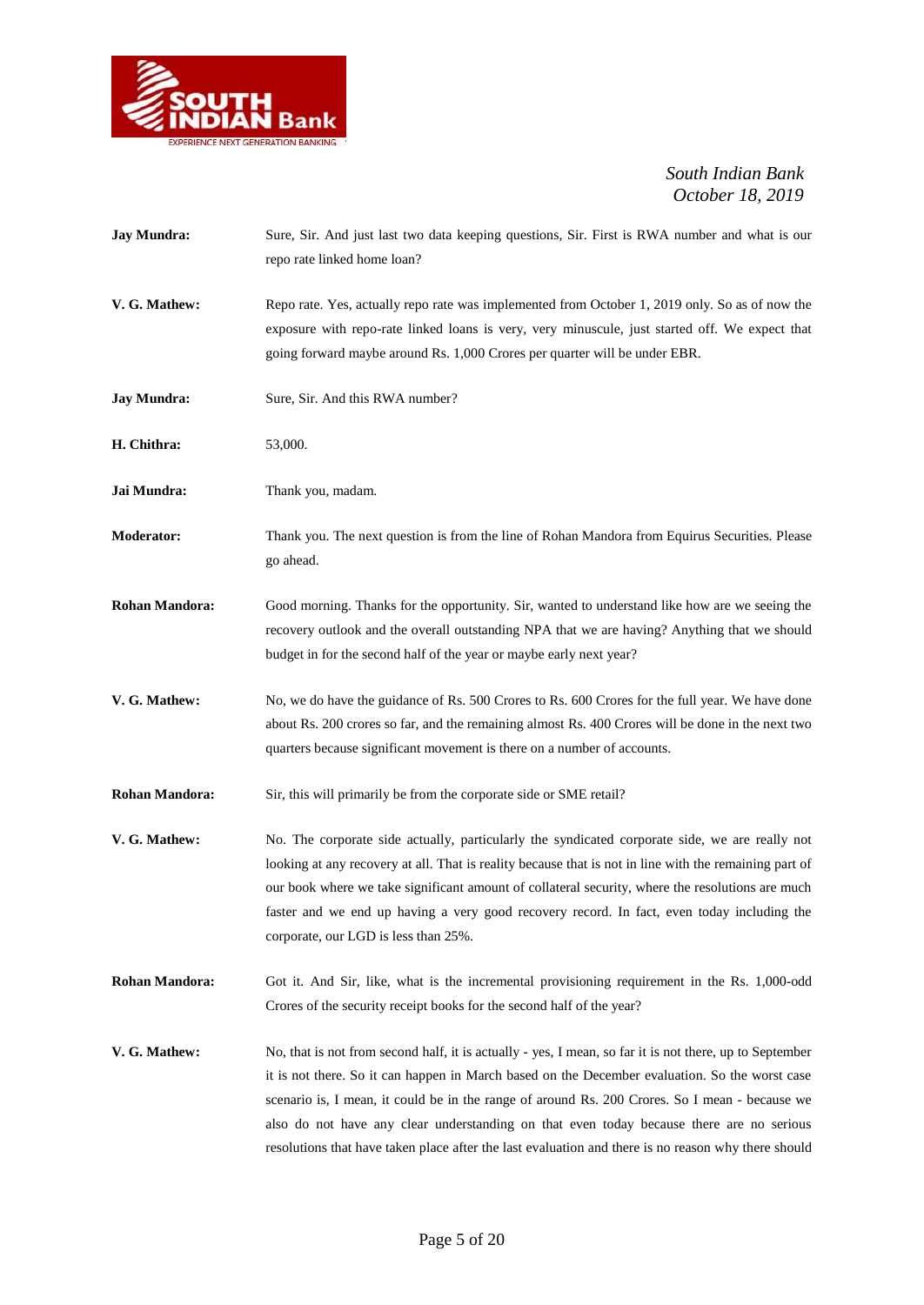

be a change. However, we will just leave it to the wisdom of the rating agencies concerned and we do not want to second guess that. So if the number comes, it should be around Rs. 200 Crores.

**Rohan Mandora:** Sure. And lastly, like in the Rs. 242 Crores of MSME restructuring that you have done during the quarter, like if you could share some color on how do we see the underlying assets? Like once they move out, are they likely to remain standard or there is more stress in those accounts and it is just...

- **V. G. Mathew:** No, no, MSME restructuring accounts are high very good quality assets and one or two accounts we have got some concerns, but otherwise, we have absolutely no problem with the rest of the accounts. And therefore, in our calculation, we are looking at a maximum slippage of 20%. And as I mentioned earlier, these are not like the syndicated debt. They all carry significant amount of collateral security. And these never had LGDs of more than 25% in the last three years if you look at it. So therefore, we are looking at a very nominal loss coming out of that, maybe just about 5%. And that much of provision is already there in that account, 5% provision is already there in the restructured book.
- **Rohan Mandora:** Sure Sir. Thanks a lot.
- **Moderator:** Thank you. The next question is from the line of Renish Bhuva from ICICI Securities. Please go ahead.

**Renish Bhuva:** Hi Sir. Sir, a couple of questions. One is on the bulk deposit side. So just wanted to understand what is the real differentiation between the bulk deposit and the general deposit cost.

- **V. G. Mathew:** In today's context, there is not too much of a difference, very little difference is there, almost flat. Only thing is we are putting a lot of focus on that kind of deposits also because we want to remove our dependence on CDs almost altogether, that is the whole idea, because CDs used to be a very comfortable kind of purchase liability at one particular point of time, when we could raise CDs cheaper than retail deposits. So that we have learned during last year it would not work so we are back to our deposit mobilization campaign and as you have seen, it is growing by 17% today, and correspondingly, the CDs have come down.
- **Renish Bhuva:** Okay. So basically this bulk deposit is in terms of the definition is above Rs. 2 Crores of deposits. That is what...

**V. G. Mathew:** That is right.

**Renish Bhuva:** But it would be from the retail customers. I mean, let us say, HNI customers.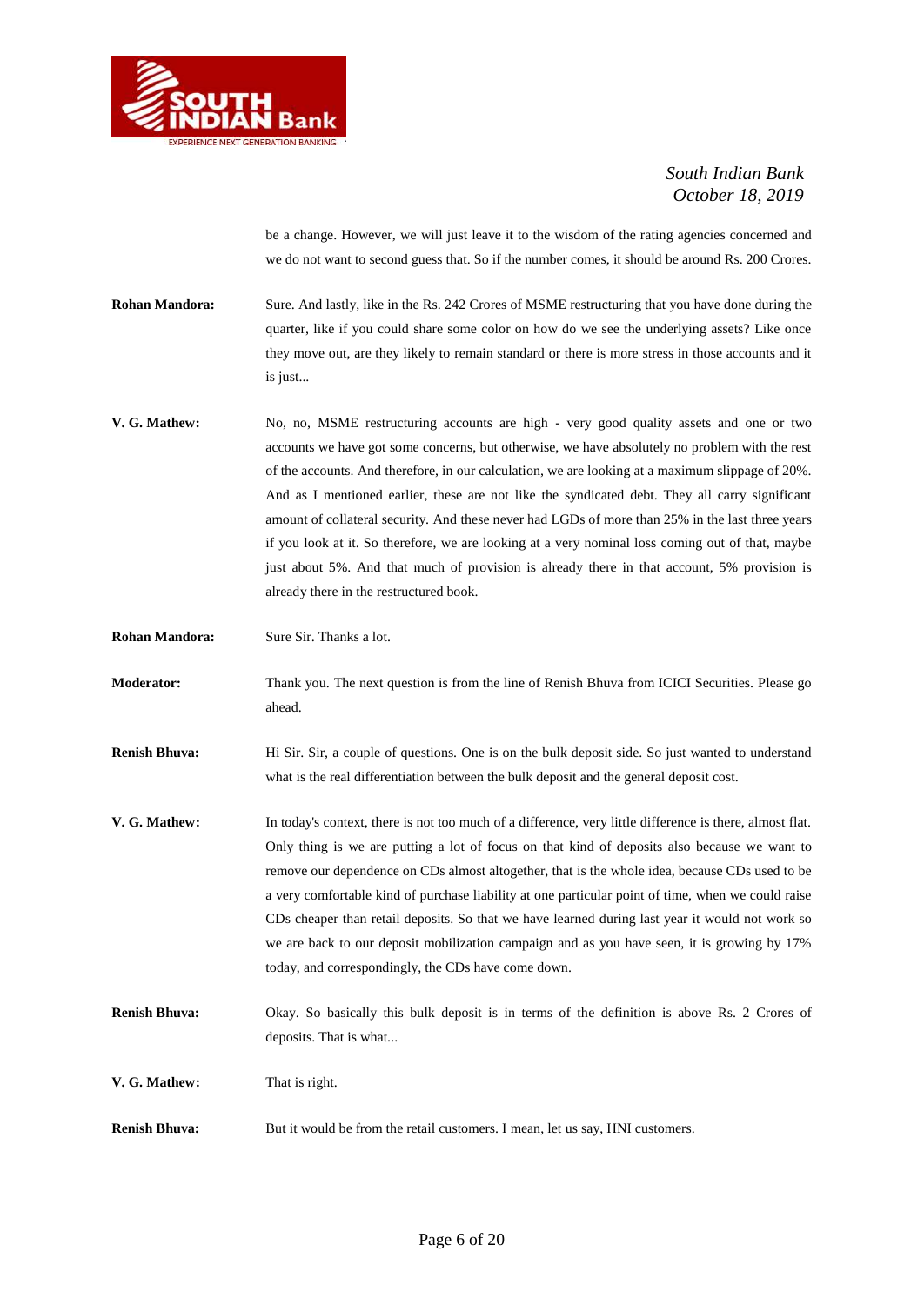

- **V. G. Mathew:** It is from our general normally, of course, there is always a small component, maybe a state government or some department or something may have put maybe Rs. 100 Crores, etc. But that is all very, very small. But otherwise the real bulk deposit is actually coming from individual and firms and things like that in Kerala and elsewhere.
- **Renish Bhuva:** Right. So just a follow up on that, so we are having our CD ratio around 77% wherein our closest peer is close to 83%, 84%. So I mean what is the strategy of improving the CD ratio? Of course, I mean, we must be focusing on the deposit mobilization as well. But is there a chance to, let us say, step up the credit portion and somehow cut deposit rate or just halt for some time on the deposit side? I mean, what is your strategy? What is your thought process?
- **V. G. Mathew:** No, it is just not important to reduce the CD, the certificate of deposit, that was absolutely important for us because we have been bitten once and we certainly do not want to be in that space anymore in this way. So significant reduction in the CD was the first target that was to be done, that is done. Now what is happening is, now you must have noticed we are very serious about reducing our corporate exposure to 30%, already it has come down to 31% and we are very happy about that. And going forward, we will continue to do very well in our retail, MSME and Agri portfolios, which are all growing very steadily. The overall retail portfolio has grown by 20% and Agri has grown by 20% and MSME has grown by 16%, almost 17%. So we are very comfortable with that kind of a scenario and we have committed that by the end of the year we would have got a 15% growth. So obviously a lot of this money will get deployed also.
- **Renish Bhuva:** Okay. Got it, Sir. Now Sir, the second question is on this external benchmark rate regime. So as you have highlighted earlier that our almost Rs. 1,000 Crores portfolio will get repriced or let us say, linked to repo in coming quarters? So are we thinking to link our SA rate to repo rate? Or...
- **V. G. Mathew:** We need to look at all that at some point. Now today what is happening is, we look at our sanctions as we know going by the past quarter experience, we will be having around Rs. 1,000 Crores of Q1, that is - that micro small plus retail, around Rs. 1,000 Crores per quarter, and then fresh ones. And of course, there is if anybody wants migration to this that also will happen. There is no track record as of now to talk about, but then going forward then we will seriously look at our liability side and try to find out if some part of the CASA like other banks - some of the other banks have done it, whether we can really do that, we will do that also.
- **Renish Bhuva:** Okay. Just a clarification on that, so I am assuming whatever incremental lending which is happening on the repo rate, we are adjusting the spread so that our margin does not get impacted at the initial disbursement?
- **V. G. Mathew:** Right now that is only thing that we can do. Then of course if there are, I mean, market considerations or significant reductions in interest rate regime, then obviously...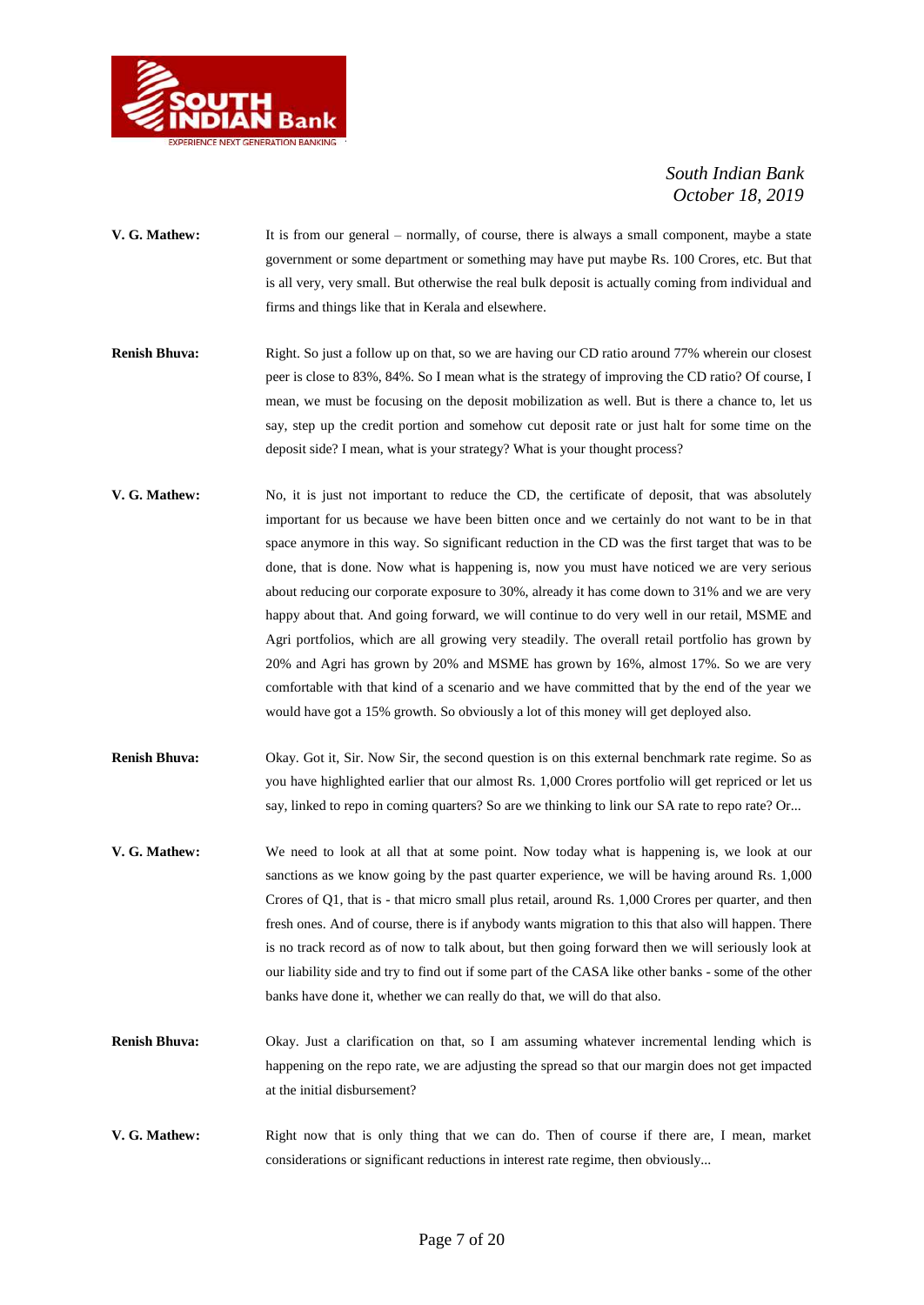

| <b>Renish Bhuva:</b> | Okay. And Sir, if I may ask the last question. On the recovery side, so this quarter actually there<br>is almost Rs. 444 Crores of reduction. So I mean, what is the write-off? And have we sold<br>anything to ARC in this quarter?                                                                                                                                                                                                                                                                                                                                                                                                                                                                                                                                                                                                                                |
|----------------------|---------------------------------------------------------------------------------------------------------------------------------------------------------------------------------------------------------------------------------------------------------------------------------------------------------------------------------------------------------------------------------------------------------------------------------------------------------------------------------------------------------------------------------------------------------------------------------------------------------------------------------------------------------------------------------------------------------------------------------------------------------------------------------------------------------------------------------------------------------------------|
| V. G. Mathew:        | No, we have not but write-off is Rs. 351 Crores and recovery and upgrades together is Rs. 93<br>Crores.                                                                                                                                                                                                                                                                                                                                                                                                                                                                                                                                                                                                                                                                                                                                                             |
| <b>Renish Bhuva:</b> | Rs.3 51 Crores of write-offs.                                                                                                                                                                                                                                                                                                                                                                                                                                                                                                                                                                                                                                                                                                                                                                                                                                       |
| V. G. Mathew:        | Write-offs, because we have had 100% provided accounts we wrote-off, yes, and significant<br>recoveries I expect in those accounts because many of them are very small retail accounts where<br>we have got high amount of collateral security. And as I mentioned, the LGD was never more<br>than 25%. So obviously, we expect a lot of recovery going forward in these accounts also.                                                                                                                                                                                                                                                                                                                                                                                                                                                                             |
| <b>Renish Bhuva:</b> | Sir I am assuming all this Rs. 351 Crores of write-off will be a seasoned book, say, more than<br>three, four years old accounts.                                                                                                                                                                                                                                                                                                                                                                                                                                                                                                                                                                                                                                                                                                                                   |
| V. G. Mathew:        | Definitely. Yes, almost. Yes, yes, almost all of it is for almost four years old.                                                                                                                                                                                                                                                                                                                                                                                                                                                                                                                                                                                                                                                                                                                                                                                   |
| <b>Renish Bhuva:</b> | Okay Sir. Thank you so much Sir.                                                                                                                                                                                                                                                                                                                                                                                                                                                                                                                                                                                                                                                                                                                                                                                                                                    |
| Moderator:           | Thank you. The next question is from the line of Bhavik Shah from B&K Securities. Please go<br>ahead.                                                                                                                                                                                                                                                                                                                                                                                                                                                                                                                                                                                                                                                                                                                                                               |
| <b>Bhavik Shah:</b>  | Hi Sir. Sir, first question. Sir, the yields have picked up sharply Q-o-Q, Sir any color there as in<br>what happened?                                                                                                                                                                                                                                                                                                                                                                                                                                                                                                                                                                                                                                                                                                                                              |
| V. G. Mathew:        | Yes. I mean, obviously last quarter what is the problem if you ask me, last quarter as well as on<br>March 31, 2019 also if you ask me, there were problems mainly emanating from a little heavy<br>dependence on CDs and there the rates of course had moved unfavorably for us. And we knew<br>that correction would happen and that is the reason why we mentioned about 10 to 15 basis<br>points improvement would happen almost immediately. And on a stand-alone basis if you look at<br>it, between the last and current quarter, there is an improvement of 16 basis points. So that<br>correction has happened. That is the most important thing. Then of course on the loan side, we<br>are definitely trying to hold on to a certain basic price line. I mean, we are insisting on a certain<br>amount of pricing comfort here, that is also helping us. |
| <b>Bhavik Shah:</b>  | Okay. Sir, what would be the NIMs target approx given that incremental home loans could be on<br>benchmark linked and most of our incremental lending in retail book is through home loans<br>only? Do we see?                                                                                                                                                                                                                                                                                                                                                                                                                                                                                                                                                                                                                                                      |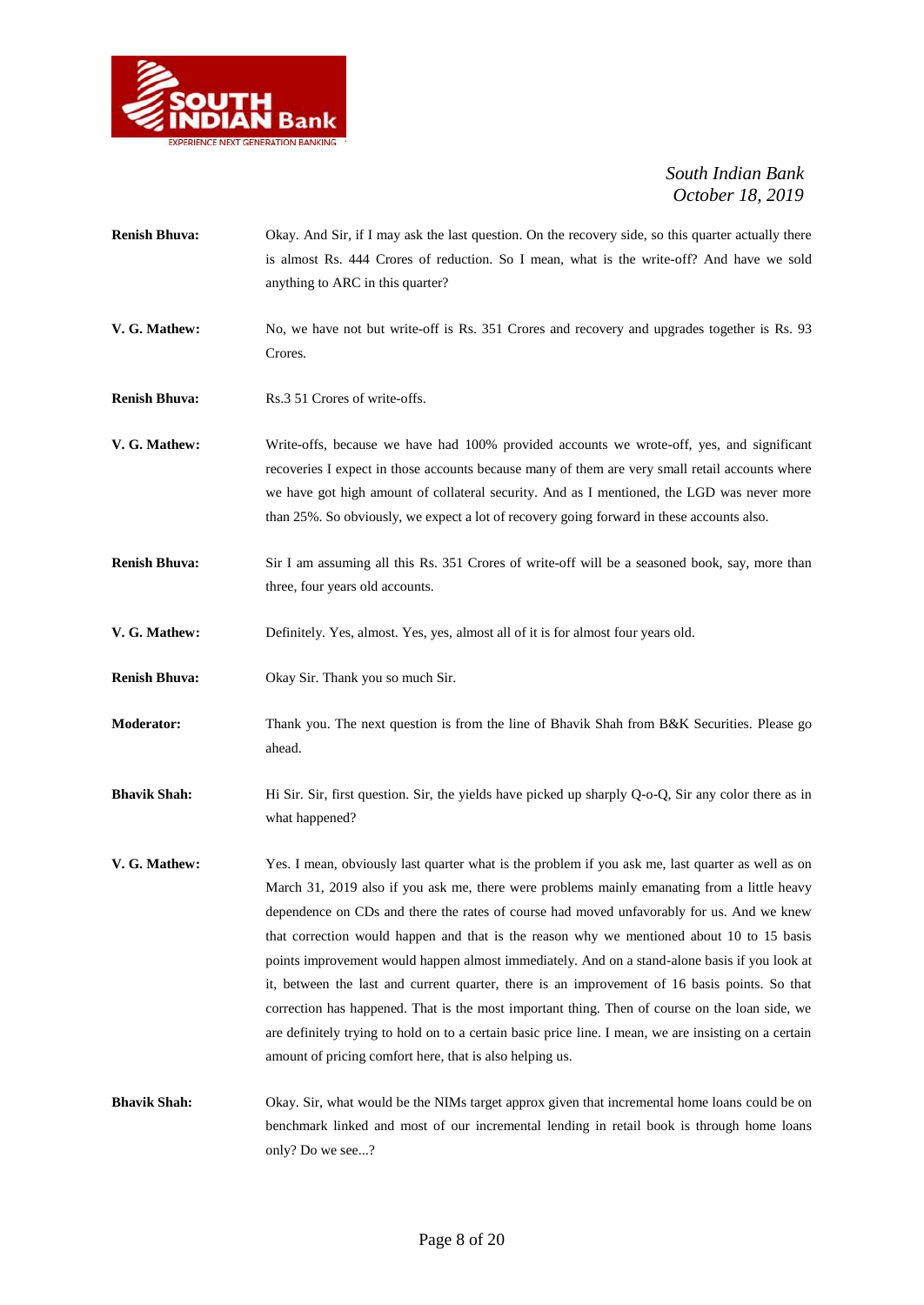

| V. G. Mathew:        | See, our home loans are also, I mean, to some extent compensated by our other mortgages also. It<br>is not it is all just the home loan. Of the Rs. 10,000 Crores portfolio, roughly, of the mortgages,<br>50% is home loans and 50% is mortgages. So obviously, there is certain amount of compensation<br>that happens on that. And we do not expect any serious change to the NIM position that happens<br>because of external benchmarking. |
|----------------------|-------------------------------------------------------------------------------------------------------------------------------------------------------------------------------------------------------------------------------------------------------------------------------------------------------------------------------------------------------------------------------------------------------------------------------------------------|
| <b>Bhavik Shah:</b>  | What do we have NIM target, around two-point?                                                                                                                                                                                                                                                                                                                                                                                                   |
| V. G. Mathew:        | Yes, around 2.7 are what we were looking at, 2.70 going forward, yes. 2.7 for the full year.                                                                                                                                                                                                                                                                                                                                                    |
| <b>Bhavik Shah:</b>  | Sure. Thank you.                                                                                                                                                                                                                                                                                                                                                                                                                                |
| <b>Moderator:</b>    | Thank you. The next question is from the line of Pranav Gupta from Birla Sun Life. Please go<br>ahead.                                                                                                                                                                                                                                                                                                                                          |
| <b>Pranav Gupta:</b> | Yes. Good morning Sir. Sir, just a couple of questions. Firstly, if I remember, last quarter, if I<br>remember correctly, you have stated that your exposure to HFC was around Rs. 150 Crores. Has<br>there been any increment on the NCD side at least?                                                                                                                                                                                        |
| V. G. Mathew:        | No - yes, that is why I mean, on NCD side also we have the exposure and that continues. And if<br>you take those, particularly after correcting for the provisions held on the treasury side, it would<br>be in that range, yes. Correct, you are right.                                                                                                                                                                                        |
| <b>Pranav Gupta:</b> | The reduction is mainly due to the provision created right?                                                                                                                                                                                                                                                                                                                                                                                     |
| V. G. Mathew:        | Pardon me?                                                                                                                                                                                                                                                                                                                                                                                                                                      |
| <b>Pranav Gupta:</b> | Sir, you are saying that the reduction in the amount is mainly due to the provisions which has<br>been created?                                                                                                                                                                                                                                                                                                                                 |
| V. G. Mathew:        | No, on the credit side it was always Rs. 114 Crores, even last quarter and now or maybe what is<br>coming from the treasury minus its provision, yes.                                                                                                                                                                                                                                                                                           |
| <b>Pranav Gupta:</b> | Okay. And Sir, if you could give us some color on how the SMA-2 book has been because last<br>quarter we had seen a spike. Have any of these four accounts which you have mentioned earlier<br>fallen into SMA-2 or SMA-1? How is it projected there overall?                                                                                                                                                                                   |
| V. G. Mathew:        | Yes, one or two issues are there. For example, the HFC is already B-rated, so is the case with the<br>NBFC, if I remember correctly. These two are B-rated accounts. And - so those indications are<br>there. In terms of SMA, I will just mention SMA-2 position. Yes, one of them is - in fact, two of<br>them are in the SMA-2 numbers, Rs. 50 Crores to Rs. 100 Crores. If you look at it, we have in                                       |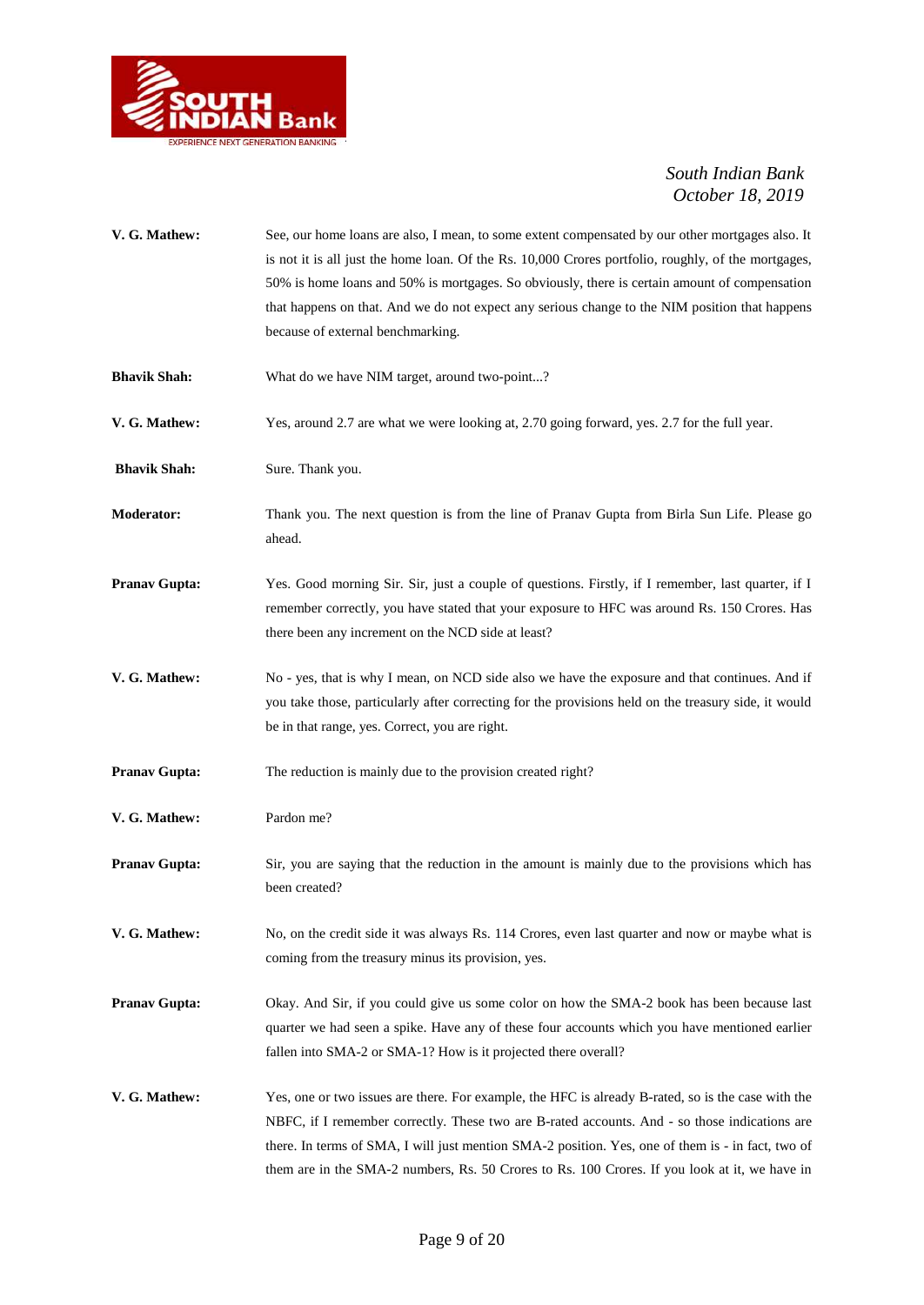

the listing of the SMA-2, these two accounts are figuring out, yes. Out of the four accounts, two are in the B rating and two are in the SMA-2.

- **Pranav Gupta:** Okay. And if you could give us a sense on the MSME restructuring that you have done. You said that 20% of that at maximum we expect to be slipped but what kind of account? are the borrowers coming forth and asking for the dispensation or I mean, what is the major reason why the dispensation has been given to these funds, whether it is a liquidity issue or it is a cash flow issue or whether both are issue?
- **V. G. Mathew:** Yes. Basically, yes. I mean both are issues. Basically, typically there is a cash flow issue for them. Some of them, particularly one of them is a marine exporter; he has got some issues about the bills not getting realized on time. And so typical issues of that variety are coming for almost all of them which we believe are fairly temporary except in one or two accounts, and that is the reason why we said around 20% slippage possibility is very much there.
- **Pranav Gupta:** Okay. And just one last question. The overall coverage, we are still relatively much lower. And in a worst-case scenario, if I were to assume that you have to also originally provide on the SR, as you have stated earlier. What kind of probables are we looking at…?
- **V. G. Mathew:** Yes, our target is at least 52% by the end of this year and 62% by the end of the next year.
- **Pranav Gupta:** But that will be including technical write-offs, right?
- **V. G. Mathew:** Yes, that is true. But then we must also look at the fact that our LGD is less than 25%. And again the point is that the mix is definitely now going in our favor. It is all I mean already 69% of the loan book is MSME, Agri and retail. And the corporate book which was giving us so much of hell all this while, that is slowly now, it is coming down significantly, particularly syndicated debt is absolutely out of danger today.
- **Pranav Gupta:** Right. So this 52% and 62% guidance will not include any provision on an SR, is that a fair assumption?
- **V. G. Mathew:** Yes. SR provision is not part of the scheme. Otherwise our SRs are already carrying Rs. 252 Crores of provision, but that does not get accounted for the credit provision, yes.
- **Pranav Gupta:** Okay Sir. Great. Thank you so much. I will join back in the queue.
- **Moderator:** Thank you. The next question is from the line of Kunal Shah from Edelweiss. Please go ahead.
- **Prakhar Agarwal:** Hi Sir, this is Prakhar. Just a couple of questions. One is in terms of rating profile, so when I look at your corporate rating profile, there is a decline when you look at from an external rating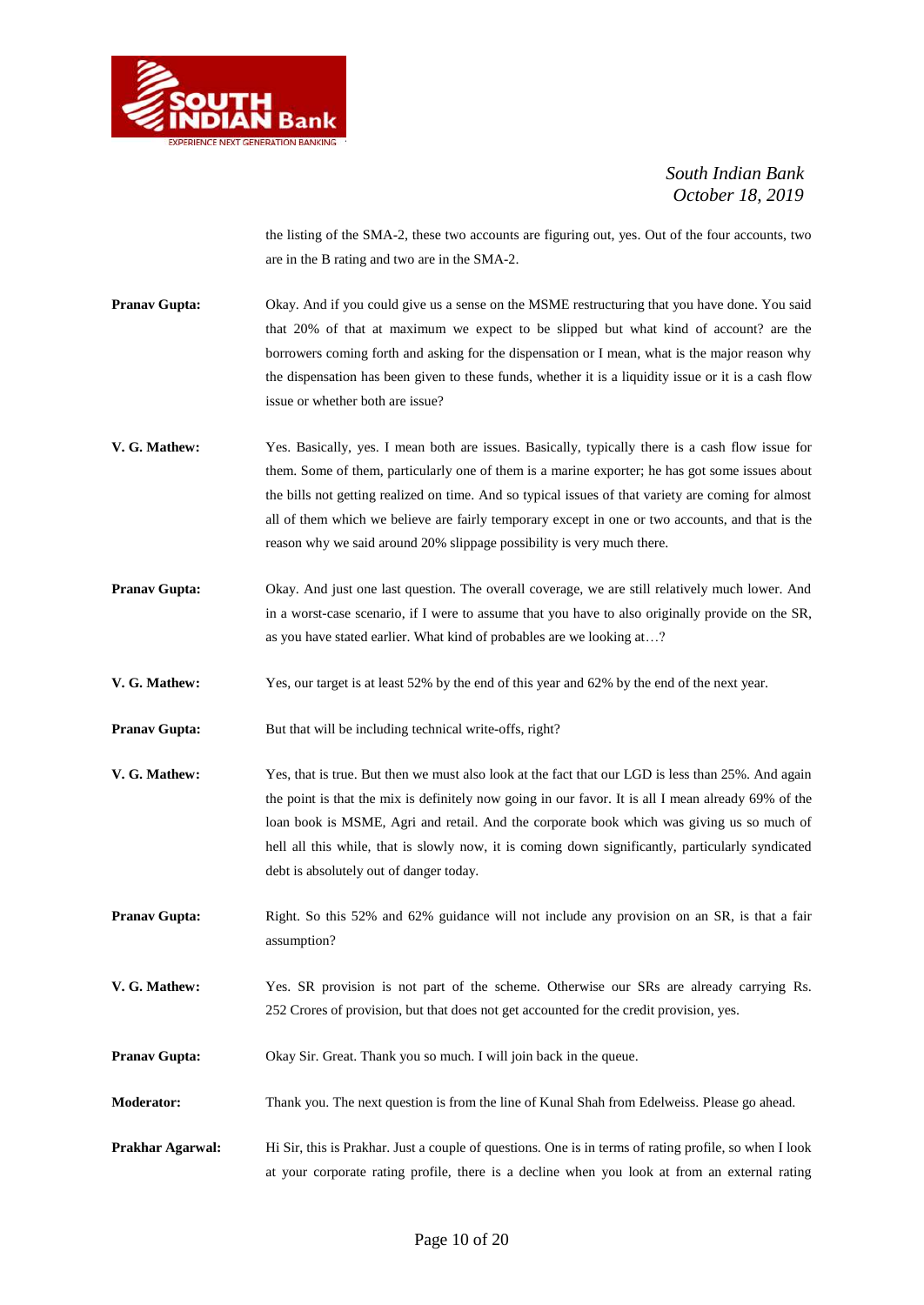

perspective. First, a large part of decline is because of the slippage that we have seen? Or there is something else related to it? And the second part is when you look at internal rating that has been gone up by 4% points, has risen up to around up to 17.5%. And any reason why as to there is so much of material divergence between these two ratings?

- **V. G. Mathew:** Yes, I mean I will answer that part of the question first. That is our internal rating is substantially data-driven. That is only the financials are given the maximum weightage and very little weightage is given to or override is given to say promoter-related comforts or group comforts and things like that because we wanted to maintain a particularly consolidated approach for some more time. So we did not want to recalibrate it at least in the last two, three years. We have been continuing with that arrangement and in fact, we have only tightened some of the norms. So that mapping… direct mapping will not happen, although this is definitely more conservative than external rating. Now when it comes to the external rating, one of the accounts have become NPA coming out of that, so automatically there is some improvement in the above-rated accounts. Otherwise, I can mention which are the accounts which are - I mean, which are coming in that BBB and below cases. So the BBB above the Rs. 100 Crores exposure, BBB and below-rated one is a hotel project, Rs. 101 Crores and another one is a highway, Rs. 129 Crores. And these two accounts certainly will not become NPA. And one of the accounts - the other one is an HFC, which we already talked about Rs. 114 Crores, that is already B-rated and some resolution plans are underway at the moment.
- **Prakhar Agarwal:** Sir, despite the rise that we have seen in our internal rating and being more conservative, we have not revised any sort of slippages guidance that we have been seeing. Any particular reasons because… why we are so confident that despite this sort of rise in at least internal rating portfolio BBB and below, we are confident that we will be able to maintain our asset quality going forward as well?
- **V. G. Mathew:** Yes. Because those accounts there are many issues, as I mentioned. Any individual accounts, when we look at it, we do not find any area of concern as far as 100% above which is concerned. And whatever is there is already mentioned. We have already mentioned which are the accounts in which we have got a concern, so beyond that there are no concerns.
- **Prakhar Agarwal:** Okay. Secondly, in terms of your moratorium at least on non-MSME side, that is valid till March 2020, I believe. So we have not assumed while saying that looking to around Rs. 1,000 Crores of slippages, we have not factored any amount of slippages that might come through from this Rs. 350 odd Crores of pool that we have right now left?
- **V. G. Mathew:** We have considered. And within that we know, I mean, we are only having a concern at the moment about one particular account. Even that I mean current indications are that they are trying to find a solution and things may improve. Otherwise, that is only one marine account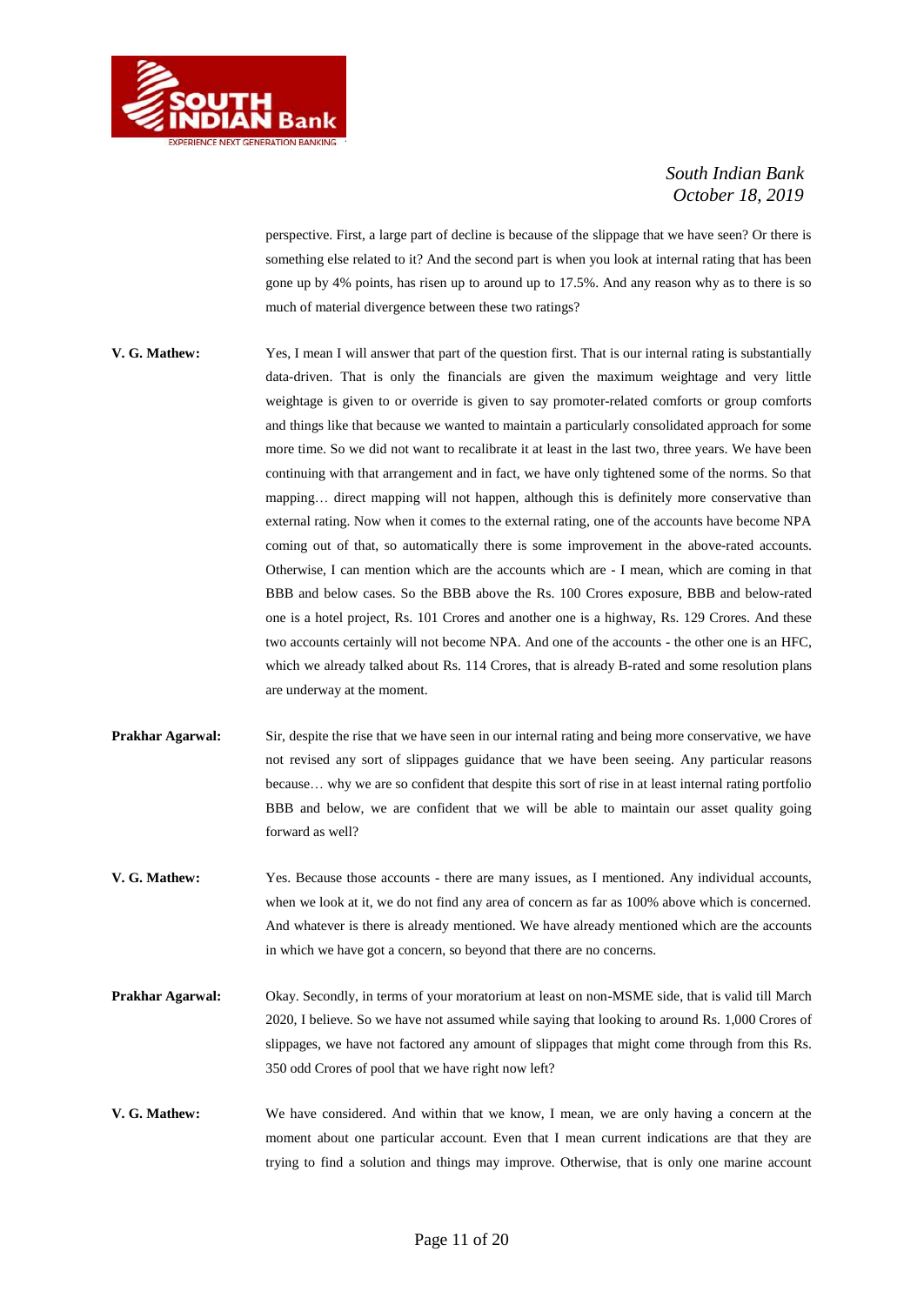

where we have a discomfort. But then they seem to be having a lot of receivables and they believe that these receivables maybe realized well within March. So we are just watching that. But at the same time, we have factored that into our consideration, yes.

**Prakhar Agarwal:** Okay. Sir despite the dispensation being till March 2020, we have assumed some sort of stabilization account?

**V. G. Mathew:** One account we have assumed, yes. That is correct.

**Prakhar Agarwal:** Sir, what is the ticket size that we define over here for business loans?

- **H. Chithra:** In fact, the business loan segment concurs as Sivakumar Sir was saying, the I mean, we have discarded from contractors and all, which has been matured and got reduced from the portfolio. So there are small, small contractors where they do bill discounting there.
- **Prakhar Agarwal:** Just some idea in terms of ticket size for this sort of segment that we have set.
- **V. G. Mathew:** The overall business loan in the retail book, the ticket size is very low at around less than Rs. 2 Crores, that is the ticket size coming up. But what EVP Credit was mentioning it, some of these relatively small site contractors, who are having only the discounting facility, they will be having this kind of relatively small exposures, Rs. 1 Crores or Rs. 2 Crores, etc., which are getting covered in this, that also has been reduced significantly because the return is very, very low. And if the retail assets get built up, naturally we would like to get out of this kind of unremunerative businesses so that the NIM also improves significantly.
- **Prakhar Agarwal:** Okay sure. Thank you so much.
- **Moderator:** Thank you. The next question is from the line of Deepak Poddar from Sapphire Capital. Please go ahead.

**Deepak Poddar:** Thank you very much for the opportunity. Sir, you have been maintaining around 1%, 1.1% credit cost for FY2020. Now given the current scenario, do you want to revise that, any outlook on that?

- **V. G. Mathew:** Not necessarily because we were looking at around Rs. 200 Crores of addition every quarter, and that by and large will fold. This quarter it is on the higher side but last quarter it was much smaller. And going forward also, it may not be exactly even in the two quarters coming up.
- **Deepak Poddar:** Okay. Now so this Rs.200 Crores per quarter provision is what you are targeting?
- **V. G. Mathew:** Exactly, exactly. So Rs. 800 Crores will be the minimum provision for the credit cost.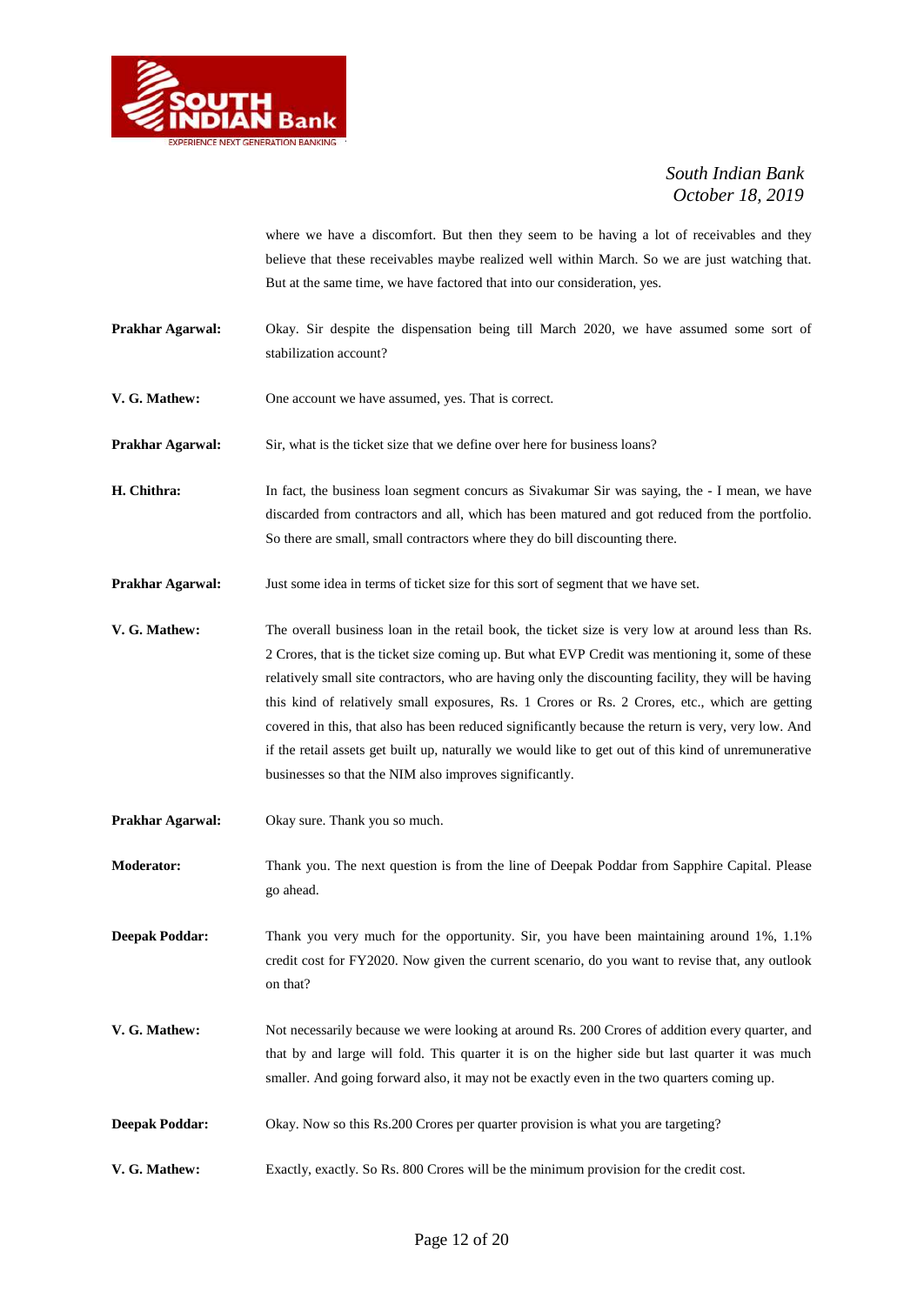

| <b>Deepak Poddar:</b> | Okay. So that is what - so I think in the first half, you have already done Rs. 500 Crores of<br>provisioning, right?                                                                                                                                                                                                                                                                                                                                                                            |
|-----------------------|--------------------------------------------------------------------------------------------------------------------------------------------------------------------------------------------------------------------------------------------------------------------------------------------------------------------------------------------------------------------------------------------------------------------------------------------------------------------------------------------------|
| V. G. Mathew:         | True. Fine. Because we also did something more as we know the provision coverage ratio is<br>definitely not up to the mark. We wanted to somehow or other reach 50% at the earliest. So this<br>quarter also we have put more money into some of the accounts where some resolutions are<br>expected, and we believe that there could be some haircut, so we have put more money into those<br>accounts and grew the provision coverage ratio significantly during this quarter.                 |
| <b>Deepak Poddar:</b> | Okay. So basically that means that Rs. 300 Crores of provisioning in the second half is what you<br>might be targeting, right?                                                                                                                                                                                                                                                                                                                                                                   |
| V. G. Mathew:         | Yes.                                                                                                                                                                                                                                                                                                                                                                                                                                                                                             |
| <b>Deepak Poddar:</b> | Okay. Understood. Fair enough. So overall little on the medium-term basis, a 1% kind of ROA,<br>is that something that we are kind of targeting?                                                                                                                                                                                                                                                                                                                                                 |
| V. G. Mathew:         | No. ROA is depressed only by the provision. And this elevated provision has to continue for<br>another four to five quarters, and then we are out of this completely. And one particular quarter,<br>you would find that even now we can look at the operating profit you are talking about Rs. 411<br>Crores of operating profit.                                                                                                                                                               |
| <b>Deepak Poddar:</b> | Right.                                                                                                                                                                                                                                                                                                                                                                                                                                                                                           |
| V. G. Mathew:         | And we have put away a large amount of that money into various provisions and that is where we<br>stand at this particular level of pack. So obviously that will suddenly change the moment the<br>large corporate problems are completely resolved and the provision is slightly tipping over,<br>which is a very, very finite time now.                                                                                                                                                        |
| <b>Deepak Poddar:</b> | Okay. So elevated provision you mentioned will continue for another three to four quarters,<br>right?                                                                                                                                                                                                                                                                                                                                                                                            |
| V. G. Mathew:         | Yes, some three - maybe more like four quarters, yes.                                                                                                                                                                                                                                                                                                                                                                                                                                            |
| <b>Deepak Poddar:</b> | Okay, four quarters. So what is the steady state provisioning you are looking at?                                                                                                                                                                                                                                                                                                                                                                                                                |
| V. G. Mathew:         | Yes, that would be - no, for the moment, what we are talking about is Rs. 250 Crores of NPA<br>addition every quarter. And we are not likely to change that guidance going forward for some<br>more time until we find that the NPA accretion really comes down to our targeted level of<br>Rs.150 Crores, that is our targeted level. We believe that Rs. 150 Crores is more like a reasonable<br>NPA accretion per quarter once we are through with this complete corporate problem. So we are |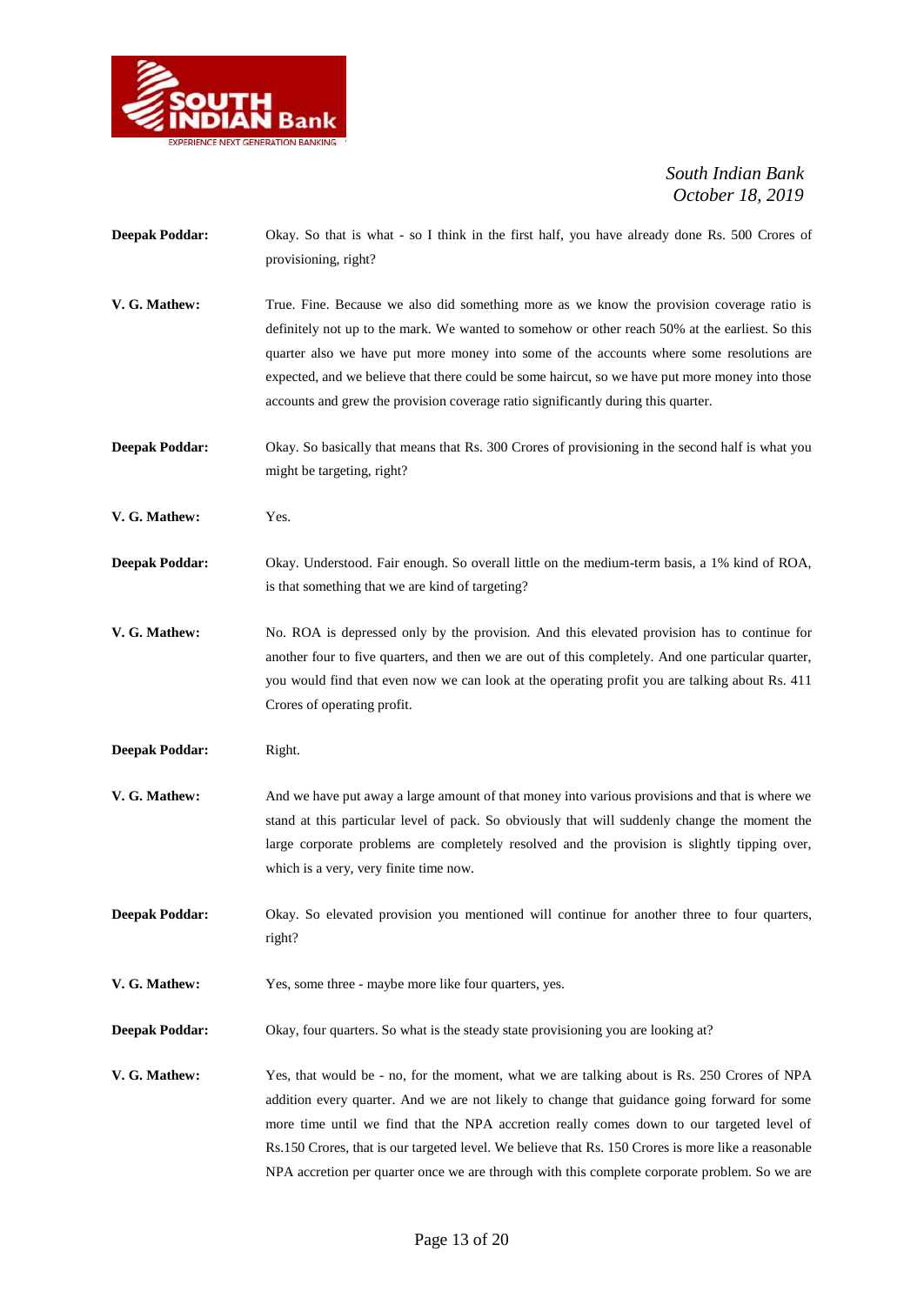

not adding any further problems in the corporate side. We have completely stayed away in the last three, four years and the benefits are coming in today. And the retail is coming up very steadily and therefore, we expect that around Rs. 150 Crores would be the steady accretion at some particular point of time soon, but we will talk about it only after we realize that. Meanwhile, the provisions will continue Rs. 200 Crores per quarter, for another four quarters. After that, it will come down by straight away 50%.

- **Deepak Poddar:** Okay. Rs. 100 Crores is stable...
- **V. G. Mathew:** It will come down to I mean that is our expectation. Definitely, we are looking at Rs. 400 Crores to Rs. 500 Crores maximum credit cost.
- **Deepak Poddar:** Understood. Fair enough. That is all from my side. Thank you.
- **Moderator:** Thank you. The next question is from the line of Nilanjan Karfa from Jefferies. Please go ahead.
- **Nilanjan Karfa:** Hi Sir. Good morning. Sir, two questions. First, on the asset quality front, could you just repeat what is the total number of accounts on which you have signed the ICA? And what would be the total quantum? I am looking only at the stressed -- sorry, non-NPLs, the standard accounts?
- **V. G. Mathew:** Yes, sure. We already mentioned that. We mentioned that yes, one is that HFC, Rs. 114 Crores we have signed the ICA. Then we have signed ICA in respect of the irrigation sector company, which is an exposure of Rs. 50 Crores. Then, we have two more accounts where, of course, we have not signed ICA and the work is still going on, that is one is a fitness company where we have about Rs. 75 Crores and one is a real estate-focused NBFC, which is Rs. 68 Crores.
- **Nilanjan Karfa:** Right, right. And Sir, you talked about this Rs. 250 Crores kind of accretion that you are looking at on NPLs. Why is this happening? I mean I think you alluded to cash flow issues in many of these corporates, but how would you look at this cash flow shortage? Is it related to leverage? Or is it related to the overall business slowdown?
- **V. G. Mathew:** No, there are two factors in fact I mentioned about the cash flow shortage only in the context of MSME restructuring, because that is an established issue because some of them, for example, the export bills are not being realized on time, some of the exports are not taking place, they are getting delayed, inspection agencies are taking a little longer. A lot of issues are coming up like that, so we are able to pinpoint those problems and we are willing to hear them some time according to the dispensation which is available today. The other side if you are looking at the large corporate space, substantially our exposure today is only to some of the NBFCs, and they are all highly rated NBFCs. And we do not find any problems or any of those things in those NBFCs; we are doing quite well in those areas. So we are talking about out of the total last corporate book Rs. 5,147 Crores is coming only from NBFCs and HFCs put together. And there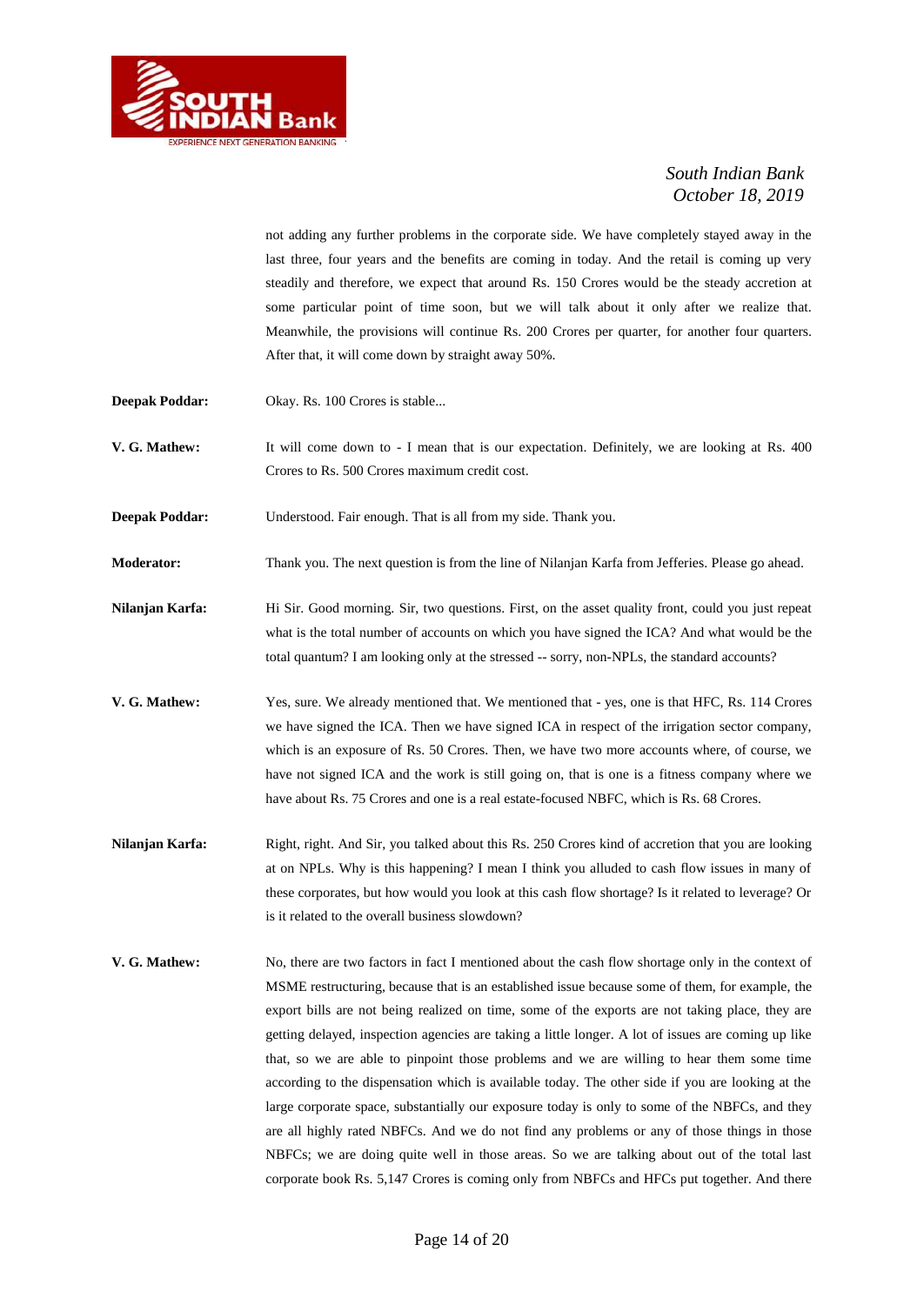

are 15 such accounts and three are AAA, eight are AA, one is A and one account, of course, is B, which I mentioned and there are three BBB accounts adding up to just Rs. 470 crores, which are all Kerala-based NBFCs, with whom we have long-standing relationships. And hopefully that we have taken significant amount of collateral security also by way of land, building, etc. So we are absolutely comfortable about that portfolio. Barring that the other portfolios are very, very limited and there are no cash flow issues or stress anyone is talking about.

- **Nilanjan Karfa:** Right, Sir. So this rating profile that you just talked about, it is your internal rating profile. Is that…
- **V. G. Mathew:** No. these are external ratings.

**Nilanjan Karfa:** Okay. So to an earlier question, would this…the way we have shown internal and external, would NBFCs be the largest proportion of assets which is why there is a significant difference between external and internal?

- **V. G. Mathew:** Not quite. In fact, in the AAA account, there is no serious divergence. Only with the AA account where there could be some divergence that could be there. And otherwise, there is no serious divergence on the NBFC side. They are all just the same. But in other cases, there could be some small differences coming up, yes. Because we do not go by any override, it is only pure financial case.
- **Nilanjan Karfa:** Sure, sure. And the second part of question, Sir, is related to this external benchmark. Now I know we all realize I mean repo rate is probably not going to stay here for long. But on the way up Sir, how are you looking at maybe educating your customer or maybe reducing your interest rate risk on a bucket-wise basis? What is the policy that you have thought about?
- **V. G. Mathew:** Yes, that is something that we are a little concerned about because at the moment it is very favorable to the customers but when the cycle changes, yes, we are telling the customers upfront very, very clearly this is an external benchmark. It has been to repo rate which has changed every quarter, which is likely to change every quarter.
- **Nilanjan Karfa:** Sir, that is part of educating, but internally, how would you kind of reduce your interest rate risk on buckets and not even aware which buckets would face the highest amount of risk?
- **V. G. Mathew:** Look, there the way of doing it is to also look at the liability side linked to it, which as I mentioned, some time back, we have considered it, but we have certainly not taken a final view on that.
- **Nilanjan Karfa:** Right, Sir. And related to this, have you seen your existing customers coming back for switching into this product? Or are you actively discouraging it?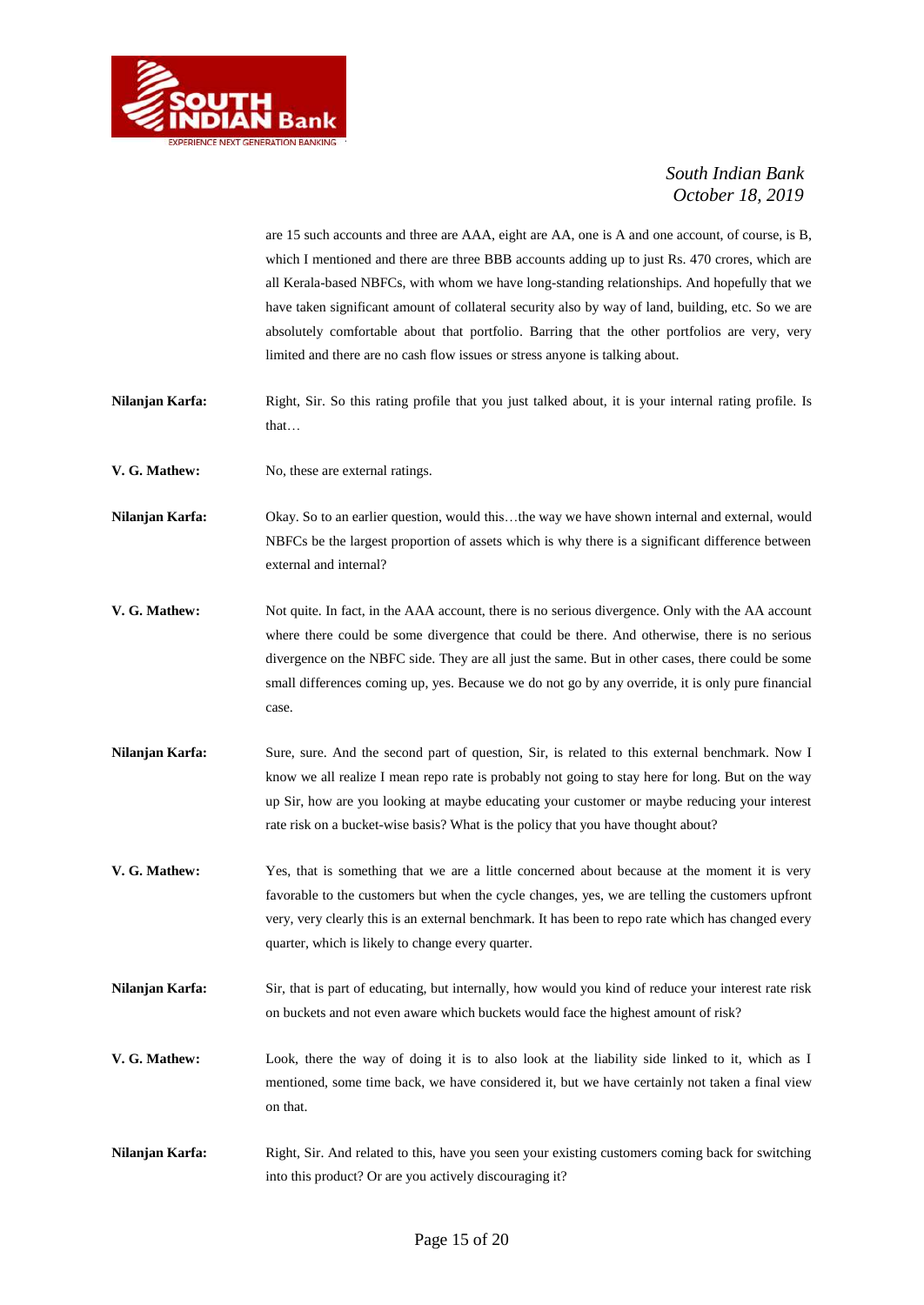

- **V. G. Mathew:** No, we are not discouraging. In fact, we have sent out letters to the customers. But then so far I mean whatever available information does not give us any indication what is likely to be the request level coming in.
- Nilanjan Karfa: Right. Okay. That is very helpful Sir. Thank you.
- **Moderator:** Thank you. The next question is from the line of Prashasti Shah from Investec. Please go ahead.
- **Prashasti Shah:** All my questions have been answered. Thank you.
- **Moderator:** Thank you. We will move on to the next question that is from the line of Bhavik Shah from B&K Securities. Please go ahead.
- **Bhavik Shah:** Hi Sir. Sir, I wanted to understand how we are looking at our capital levels. CET1 ratio is at 9.7% with respect to the growth and PCR target, is it sufficient?
- **V. G. Mathew:** No, obviously, we will raise additional capital and we have got approval for both Tier 2 as well as Tier 1 capital that all the approvals are in place from the board as well as from the shareholders. And we are evaluating all the opportunities as of now. We will definitely infuse capital here.
- **Bhavik Shah:** And Sir, what is the loan mix target do we expect for retail SME, corporate 30% as you mentioned?
- **V. G. Mathew:** Yes. Today, the retail, pure retail is already 30%. It will continue. We have already reached the level that we had targeted. And MSME is 24% and agri is 15% as of now. This mix is good for us, and corporate is just about 31%. It will go down to 30% and the share will be taken. We prefer MSME, but it may be either MSME or retail. The retail is actually doing quite well but MSME has in terms of relationship value wise that is so much more important for us. We are pushing for more MSME. So MSME will be more than 25% anyway, that is the plan here.
- **Bhavik Shah:** Okay. And Sir, my last question, Sir with respect to the IBA-linked wage revision, what is the assumed hike that we have taken?
- **V. G. Mathew:** We assumed a 12%. 12% in our in fact, we have already factored in 12%, yes.
- **Bhavik Shah:** And Sir, one data piece driven question. Sir, SMA-2 this quarter would be... SMA-2?
- **V. G. Mathew:** Yes?
- **Bhavik Shah:** What will be the absolute amount for this quarter?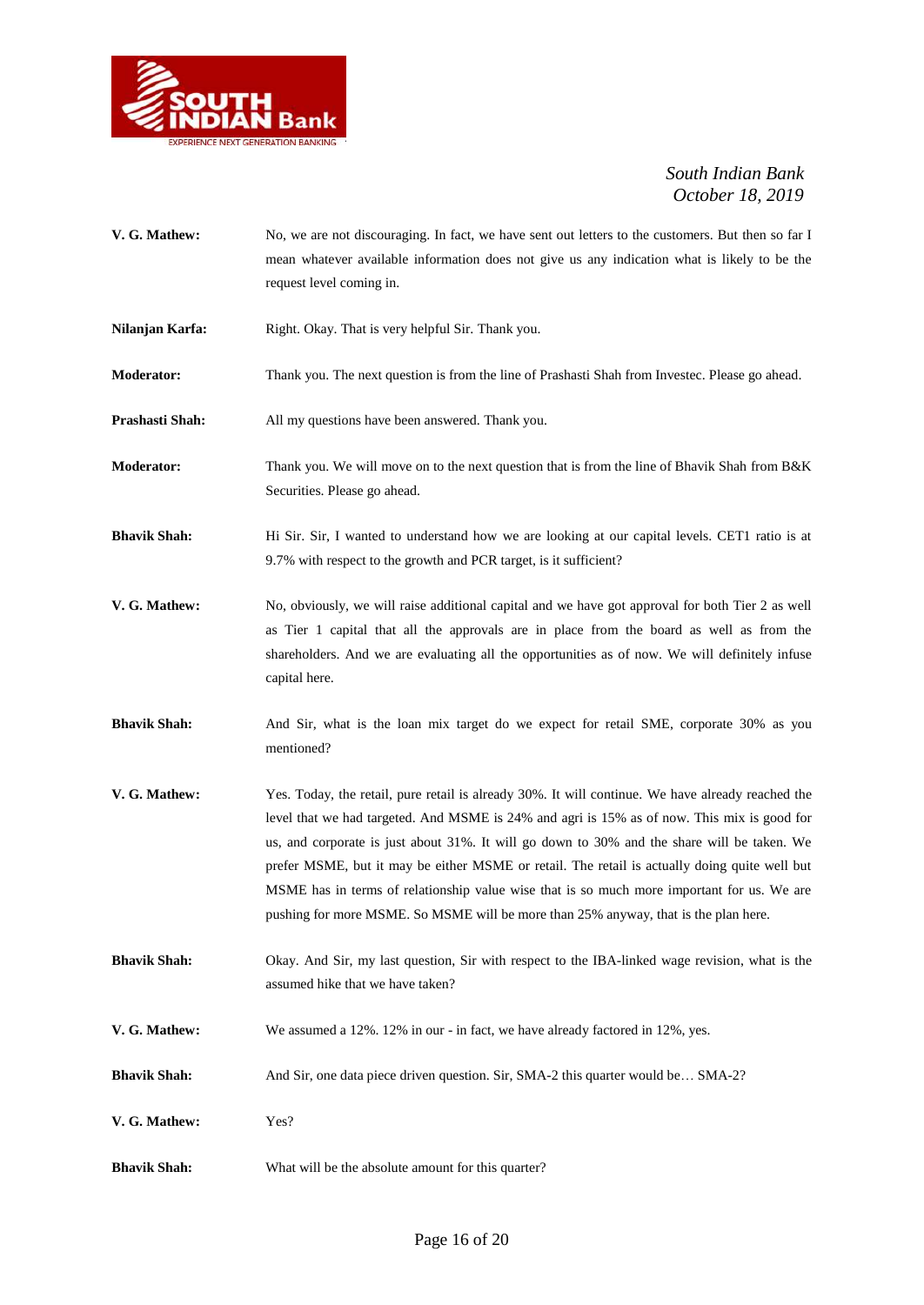

| V. G. Mathew:           | SMA-2 is 3.5%.                                                                                                                                                                                                                                                                                                                                                                                                                                                                                                                                                                                                                                                             |
|-------------------------|----------------------------------------------------------------------------------------------------------------------------------------------------------------------------------------------------------------------------------------------------------------------------------------------------------------------------------------------------------------------------------------------------------------------------------------------------------------------------------------------------------------------------------------------------------------------------------------------------------------------------------------------------------------------------|
| <b>Bhavik Shah:</b>     | And Sir, which states will be contributing to the MSME restructuring that we did this quarter? Is<br>it a state-specific issue?                                                                                                                                                                                                                                                                                                                                                                                                                                                                                                                                            |
| V. G. Mathew:           | We can give you a breakup state-wise. But if you look at it, mostly if you link it to flood or<br>anything, that is a very, very nominal number. Kerala flood I think has led to a small amount of<br>MSME restructuring, very nominal. But otherwise, it is in line with the business distribution. For<br>example, we have it from Tamil Nadu. We have it from Karnataka. We have also from Gujarat as<br>well as Delhi regions, yes.                                                                                                                                                                                                                                    |
| <b>Bhavik Shah:</b>     | Okay. So that is it from my side.                                                                                                                                                                                                                                                                                                                                                                                                                                                                                                                                                                                                                                          |
| <b>Moderator:</b>       | Thank you. We will move on to the next question. That is from the line of Rakesh Kumar from<br>Elara capital. Please go ahead.                                                                                                                                                                                                                                                                                                                                                                                                                                                                                                                                             |
| <b>Rakesh Kumar:</b>    | Firstly, Sir, this bulk deposit thing, what is the average tenure that we have, Sir?                                                                                                                                                                                                                                                                                                                                                                                                                                                                                                                                                                                       |
| V. G. Mathew:           | Around two years. One to two years.                                                                                                                                                                                                                                                                                                                                                                                                                                                                                                                                                                                                                                        |
| <b>Rakesh Kumar:</b>    | Okay. So like, we have seen in the last one year there has been quite good growth we have seen<br>from Rs. 7,000 Crores to Rs. 10,500 Crores. So where are we deploying this, like on the credit<br>side, like, in which bucket we are deploying this?                                                                                                                                                                                                                                                                                                                                                                                                                     |
| V. G. Mathew:           | No. The deployment of the - I mean it goes into loan and also it has gone for reducing the CDs.<br>CDs have come down by more than Rs. 3,500 Crores, if I remember correctly.                                                                                                                                                                                                                                                                                                                                                                                                                                                                                              |
| <b>Rakesh Kumar:</b>    | See, like, if I see the March end ALM number like deposit average maturity has gone up. And<br>then the loan advances average maturity has actually slightly gone up, but it is much lesser than<br>the deposit average maturity. So that is from where I am coming on this question.                                                                                                                                                                                                                                                                                                                                                                                      |
| <b>K</b> N Reghunathan: | In March, CD was around Rs. 6,800 Crores, it has come down to Rs. 3,500 Crores now, so there<br>is a dip of around Rs. 3,200 Crores CDs around - during the quarter against bulk deposit growth<br>of about Rs. 3,500 Crores. So almost the entire growth in bulk deposit is to offset the CD<br>position. So it has almost come down to the equal amount. And both the CDs and the bulk<br>deposits are predominantly one year. CDs were taken for three to six months and the standard<br>deposits are more than six months up to one year, two years. So there is a slight movement from<br>the maturity period from - when those CDs are off and the deposit comes in. |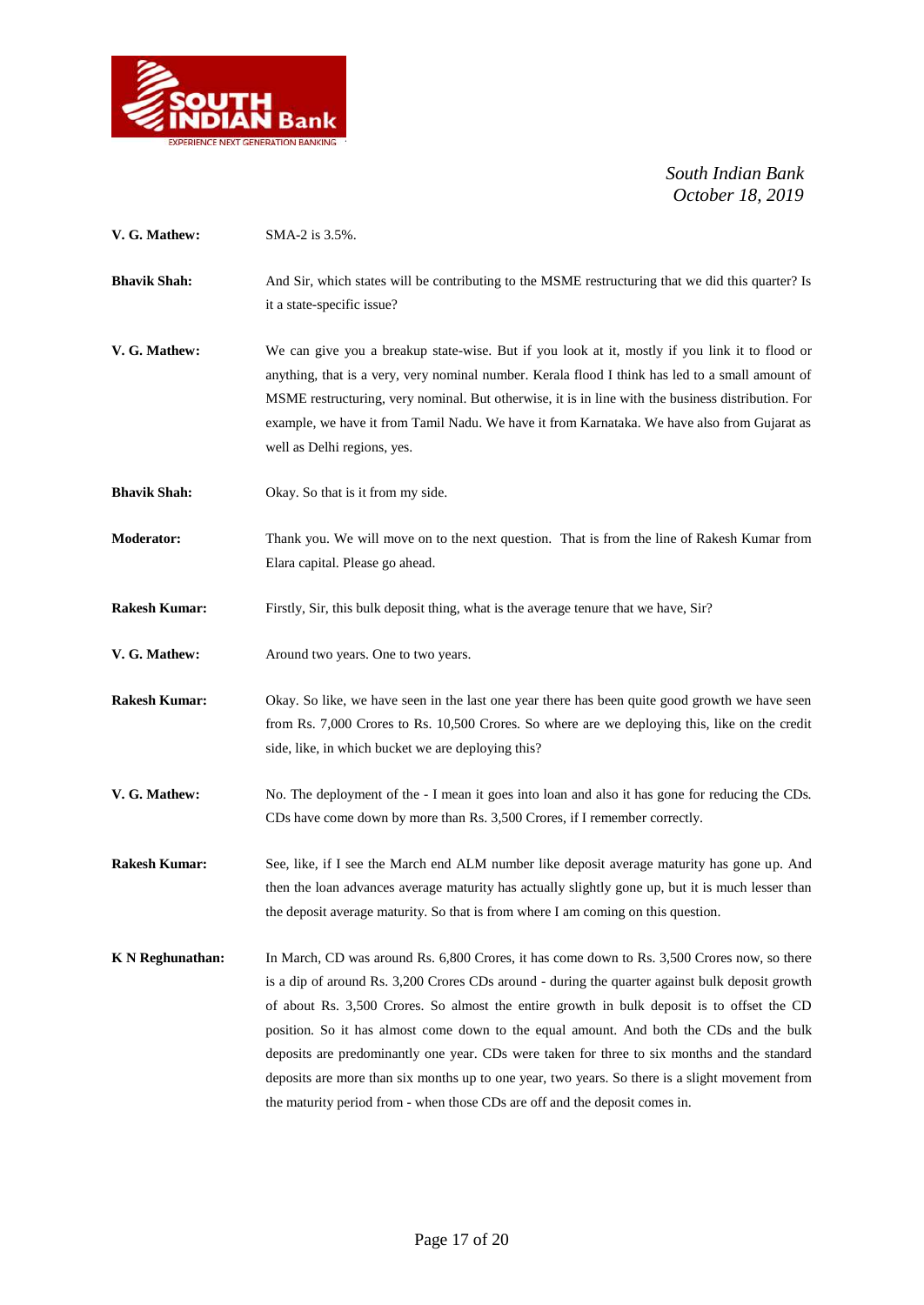

- **Rakesh Kumar:** Yes. Sure, sure. So what I was thinking that we had that number below BBB. That number we used to have around 22% in March 2018. So just wanted to know that from that number what is the slippage that we have seen so far like?
- **V. G. Mathew:** The slippage typically is colored only by the large corporate part of it. Otherwise, the general slippage is not really from BBB or the below-rated accounts specifically. It is more if you look at SMA-2 accounts, yes, where it has certain amount of linkage one can find out, but otherwise it is not from the rating perspective because some of these slightly lower rated in account and carrying very high degree of collateral security, they are family run businesses, there is no problem in those accounts. But on the other hand when it comes to the large corporate yes there is a linkage, we find that from the SMA-2 book - in SMA-1, SMA-2 book, it slips to NPA. Those things are all just getting over today for us.
- **Rakesh Kumar:** Okay.
- **Moderator:** Thank you. The next question is from the line of Pranav Gupta from Birla Sun Life Insurance. Please go ahead.
- **Pranav Gupta:** Yes, all my questions have been answered. Thanks.
- **Moderator:** Thank you. The next question is from the line of Renish Bhuva from ICICI securities. Please go ahead.
- **Renish Bhuva:** Sir, just a small clarification. So you have highlighted that the SR-related provision could be Rs. 200 Crores even if it comes and you are…on the other end, you are guiding for a total provision of Rs. 300 Crores, which is I am assuming would be NP-related. So if that SR-related provision comes, then the total provision would be around Rs. 500 Crores? Is it?
- **V. G. Mathew:** That provision would be around?

**Renish Bhuva:** Rs. 500 Crore. I mean this Rs. 200 Crores, which is SR-related plus the Rs. 300 Crores towards NPA.

**V. G. Mathew:** It is the SR-related provision. There is an uncertainty about whether the provision will come in the first place because there are no serious changes in the complexion of the assets as of now. Because they are largely IBC accounts, there is no resolution. One account we were expecting a resolution in the last quarter that has not happened. So really we do not know whether there is any need for any revaluation of that, that is one thing. Secondly, if it happens along with that the resolution happens and, of course, the provision complexion also will change depending upon how this money has been received and what settlement is agreed upon. So there is no clarity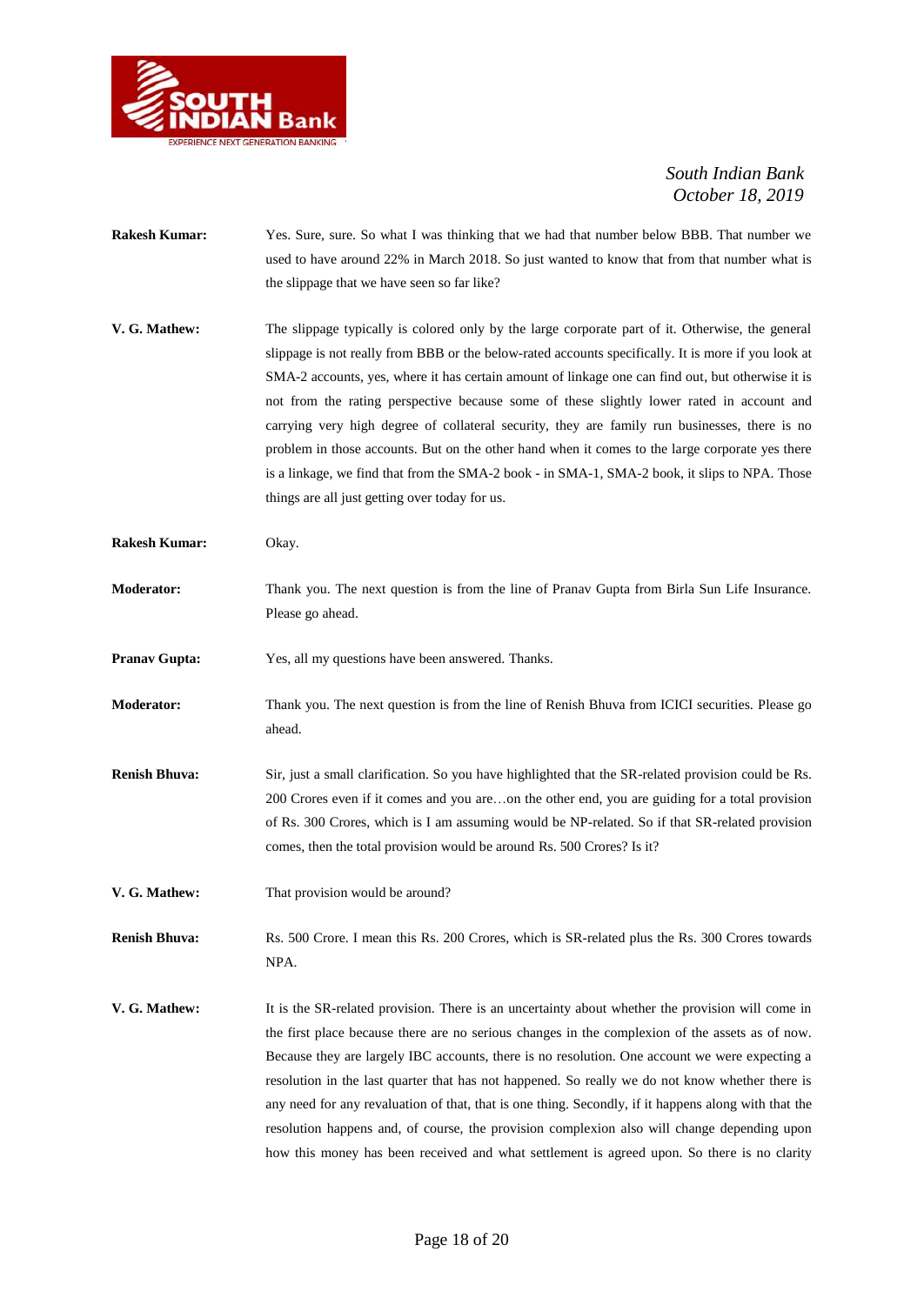

about it as of now. I am assuming going by the past that around Rs. 200 Crores may come in the worst case scenario.

**Renish Bhuva:** All right. And that will be over and above the Rs. 300 Crores?

**V. G. Mathew:** Beyond that provision, yes.

**Renish Bhuva:** Okay. And Sir just last question on, again, so sorry to asking - repeating question on the rating profile side. So in PPT, so one is the external rating? And one is the internal rating? But in the headline it says the advances above Rs. 100 Crore for both the ratings. So is there any overlap between these two ratings? Or how do we read this?

**V. G. Mathew:** They are both Rs. 100 Crores and above only. One is internal, one is external just that.

**Renish Bhuva:** For the same set of accounts?

**V. G. Mathew:** For the same set of accounts. So my recommendation is - I mean we do maintain a certain amount of rigor in terms of internal rating because there is a board policy and the risk management policy by which because of the problems that we faced in some of the sectors, we would like to take a conservative view and therefore, the rigor is a little higher on that. So my recommendation is please go more by the external rating rather than by the internal rating. Internal rating is for our purposes but we are declaring it because it is an official data available with us so we are declaring it but that is essentially, I mean, on-boarding typically and also for depending on certain monitoring aspects.

- **Renish Bhuva:** Got it. And Sir just a follow-up on that. So basically if I go by the external ratings, what BBB and below is somewhere close to 30%. So this is including the current NPA pool? Or this is excluding the current NPA pool?
- **V. G. Mathew:** This is excluding the NPA pool. This is only the standard assets
- **Renish Bhuva:** This is only for standard assets?
- **V. G. Mathew:** Yes. There could be some default accounts B accounts, B-rated accounts also could be there in that which I mentioned some time back.
- **Renish Bhuva:** Okay. So basically it includes watch list but not the NPA?
- **V. G. Mathew:** Yes, exactly NPAs are not there, correct, but watch list is definitely covered.
- **Renish Bhuva:** Okay. Thank you so much Sir.